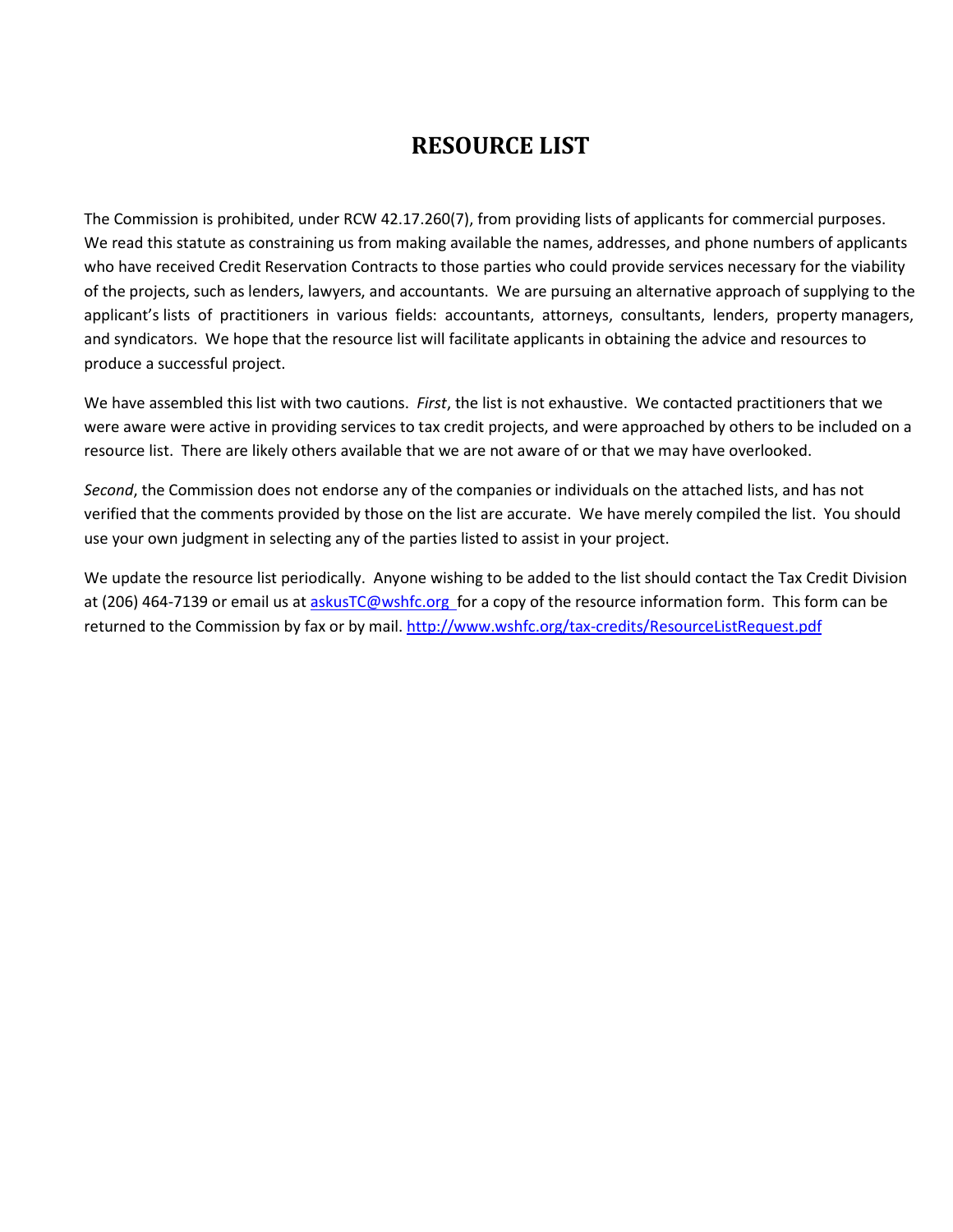# **ACCOUNTANTS**

Alegria & Company, P.S.

601 North 39th Avenue Yakima, WA 98902 Contact: Barry Warner Phone: (509) 575-1065 Fax: (509) 575-1755 E-mail: [bwarner@yakcpa.com](mailto:bwarner@yakcpa.com)

Alegria & Company provides a full range of audit and tax services including the certification of construction costs and annual audit reporting as well as the 10% certification and tax return preparation

American Express Tax and Business Services Inc.

One South Wacker Drive Suite 800 Chicago, IL 60606-4360 Contact: Joseph H. Caringella, CPA Phone: (312) 634-4360 Fax: (312) 634-5522 E-mail: [Joseph.H.Caringella@aexp.com](mailto:Joseph.H.Caringella@aexp.com)

# Loveridge Hunt & Company PLLC

11100 NE Eighth Street Suite 410 Bellevue WA 98004 Contact: Max Hunt; Paul Loveridge; Ron Fechtner Phone: (425) 453-2088 Fax: (425) 646-3368 E-mail: [mhunt@LoveridgeHuntcpa.com ploveridge@LoveridgeHuntcpa.com](mailto:mhunt@LoveridgeHuntcpa.com) [pfechtner@LoveridgeHuntcpa.com](mailto:pfechtner@LoveridgeHuntcpa.com) Cost Certifications, 10% Carryover Certification, annual audits, tax return preparation and consulting, compliance testing; Currently serving over 500 entities participating in the Low Income Housing Tax Credit Program

Clark Nuber P.S.

10900 NE 4th Street Suite 1700 Bellevue, WA 98004 Contact: Vincent J. Stevens, CPA Phone: (425) 990-7608 Fax: (425) 709-6579 E-mail: [vstevens@clarknuber.com](mailto:vstevens@clarknuber.com)

Accounting, Auditing, Taxes, Federal Compliance, Cost Certifications, Systems consulting and general management consulting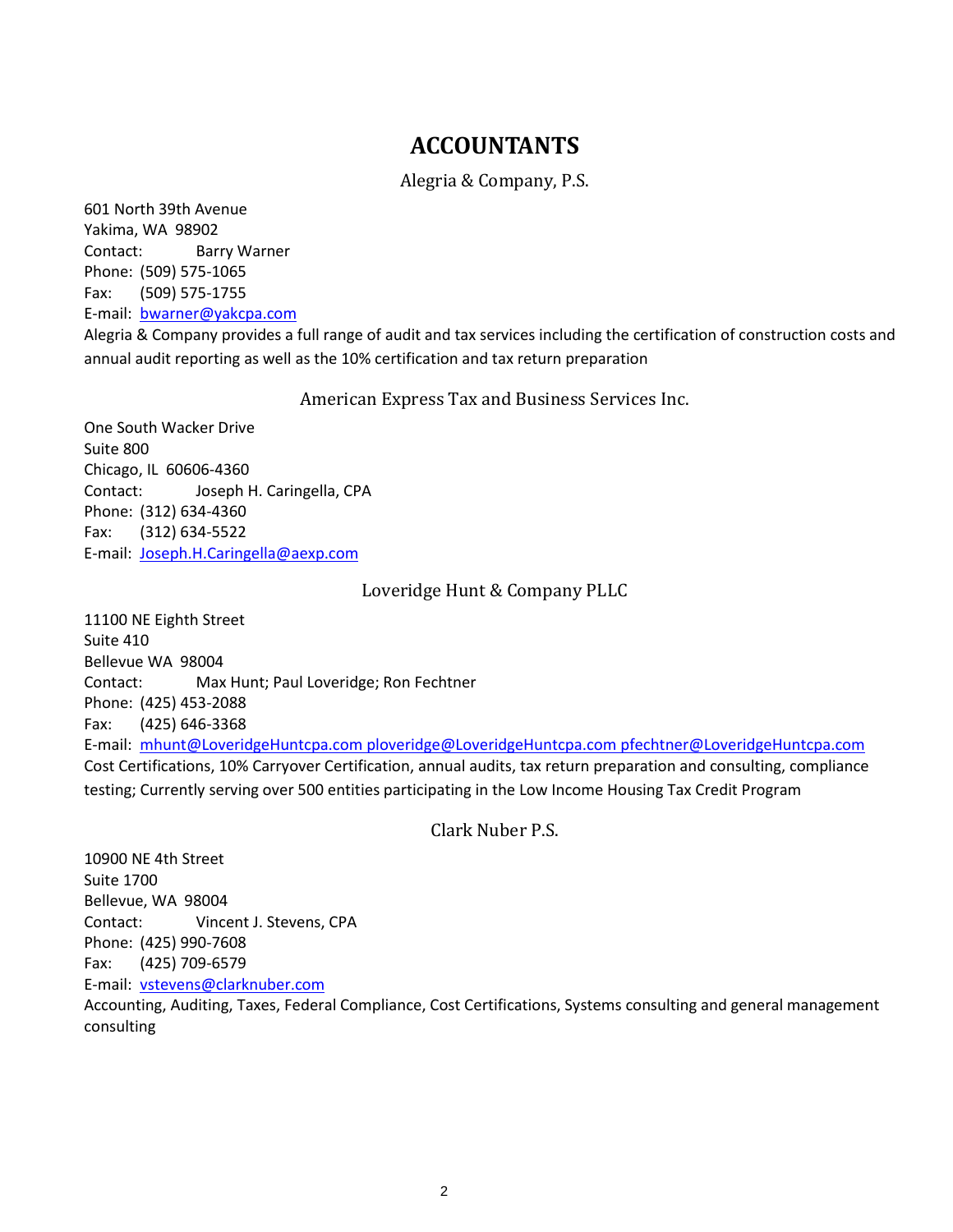# Deloitte & Touche LLP

700 Fifth Avenue Suite 4500 Seattle WA 98104 Contact: Nancy Hadley Phone: (206) 292-1800 Fax: (206) 343-7809 The Deloitte & Touche Real Estate & Construction Group provides leadership in all areas of real estate including acquisition, development, financing, tax credits, disposition and compliance.

# Deloitte & Touche LLP

3900 US Bancorp Tower 111 SW Fifth Avenue Portland OR 97204-3698 Contact: Neal Sacon, Michael Silver Phone:(503) 727-5294 (Sacon) (503) 727-5215 (Silver) Fax: (503) 219-0340 (Sacon) (503) 219-0336 (Silver)

Review internal projections, audit for eligible basis and satisfaction of the "10%" test, assist in discussions with lenders, research tax issues associated with tax credit, and prepare annual tax returns. Assistance with tax credit allocation applications, negotiating with investors and eligible basis audits.

# Favors Rettig, CPA's, P.S.

1901 65th Avenue West Suite 100 Fircrest, WA 98466 Contact: Michael J. Favors, CPA G. Matthew Rettig, CPA Phone: (253) 564-4993 Fax: (253) 564-2508 E-mail: [mike@favorscpas.com matt@favorscpas.com](mailto:mike@favorscpas.com) Full service CPA firm with over 100 projects providing low income or affordable housing. We specialize in providing our client service available in larger firms.

Finney, Neill & Company, P.S.

9757 Greenwood Ave. North Seattle, WA 98103 Contact: Steven Judd, CPA, CMA, CFE Phone: (206) 298-9811 Fax: (206) 298-9772 E-mail: [sjudd@finneyneill.com](mailto:sjudd@finneyneill.com)

A full service CPA firm working with developers, investors, public housing authorities, public development authorities and not-for-profit organizations. 10% and Final Cost Certification Audits; annual financial statement audits; tax return preparation/consulting; single purpose, mixed-use and tax-exempt bond financed projects.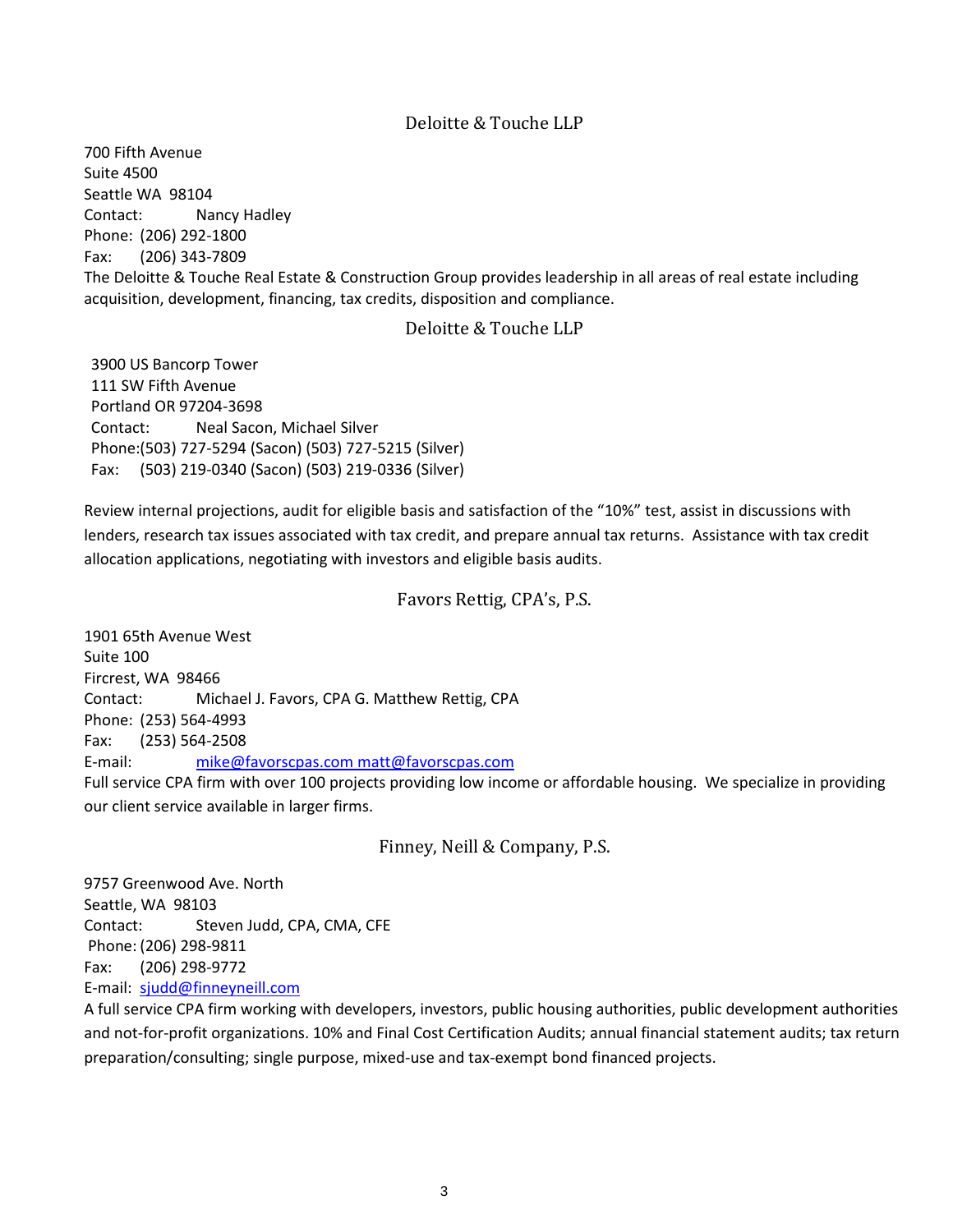#### Jacobson Jarvis & Co., PLLC

600 Stewart Street Suite 1900 Seattle, WA 98101-1219 Contact: Marshall Butler Phone: (206) 628-8990 Fax: (206) 628-0432 E-mail: [marshall@jjco.com](mailto:lindac@jlobcpas.com)

Jacobson Jarvis is a full-service certified public accounting firm focusing 100% on the Not-For- Profit community, providing audit, cost certification, tax and consulting services. Our auditors work solely with NFP clients to help them achieve their mission. Our software consultants provide sales, service and training in NFP accounting, fundraising and asset management software.

John L. O'Brien & Company, PLLC

1402 Third Avenue Suite 1305 Seattle, WA 98101 Contact: Linda M. Canney, CPA Phone: (206) 624-3636 Fax: (206) 624-8660 E-mail: [lindac@jlobcpas.com](mailto:lindac@jlobcpas.com) 10% Test, Final Cost Certification, Audits, Tax Return preparation and Financial statement audits

## Kolp Lux & Hammack

1715 114th Avenue SE Suite 220 Bellevue WA 98004 Contact: Robert Kolp Phone: (425) 454-5430 Fax: (425) 454-2329

## LeMaster & Daniels PLLC

10 North Tenth Avenue Yakima WA 98902 Contact: Ralph Conner Phone: (509) 453-0123 Fax: (509) 453-0127 E-mail: [rconner@lemaster-daniels.com](mailto:rconner@lemaster-daniels.com)

LeMaster & Daniels PLLC

8817 East Mission Spokane WA 99212 Contact: Ardis Ribail Phone: (509) 928-1714 Fax: (509) 928-1909 E-mail: [aribail@lemaster-daniels.com](mailto:aribail@lemaster-daniels.com)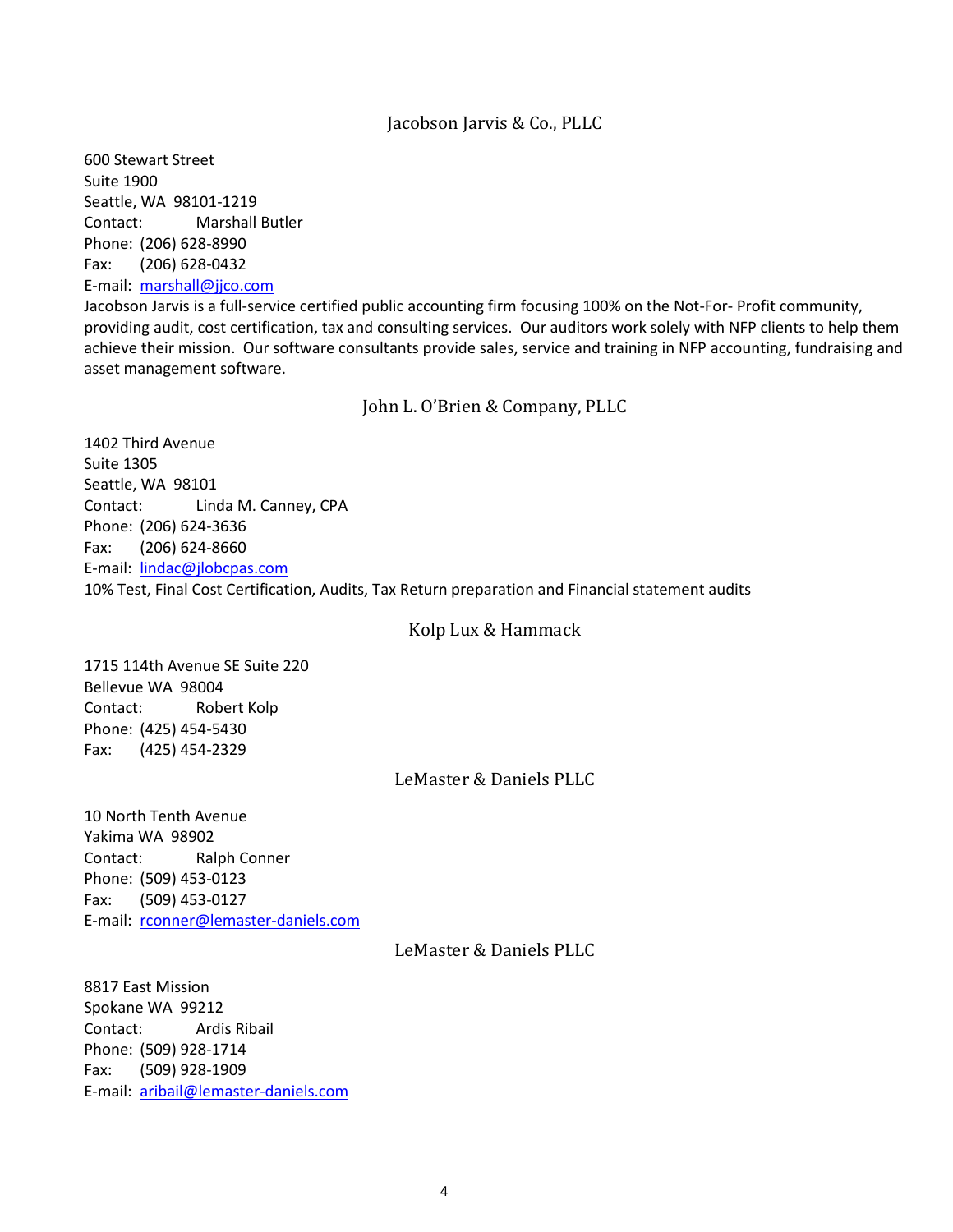# LeMaster & Daniels PLLC

800 Seafirst Financial Center West 601 Riverside Spokane WA 99201-0614 Contact: Larry Wyatt Phone: (509) 624-4315 Fax: (509) 624-8874 E-mail: [lwyatt@lemaster-daniels.com](mailto:lwyatt@lemaster-daniels.com)

LeMaster & Daniels PLLC has experience with assisting on accounting and taxation matters in regard to developer and associated partnerships. Preparation of 10% and final certification process. Certification of construction costs and annual audit.

# McDirmid Mikkelsen & Secrest PS

926 West Sprague Suite 300 Spokane WA 99201-4015 Contact: Ken Secrest/ Marcie Pettis Phone: (509) 747-6154 Fax: (509) 838-0508 E-mail: [kes@mmsps.com mmsmarcie@aol.com](mailto:kes@mmsps.com) Audits and accounting, tax, cost certification audits.

Nordberg Hammack Kolp & Cash, PS

915 118th Avenue SE Suite 280 Bellevue, WA 98005 Contact: Robert A. Kolp, CPA/ Scott M. Nordberg, CPA, CMA Phone: (425) 450-9995 Fax: (425) 450-9994 E-mail: [bakcpa@nhkc-cpa.com smncpa@nhkc-cpa.com](mailto:bakcpa@nhkc-cpa.com) Full-service CPA firm specializing in low income housing including 10% Test Cost Certification Audits, Final Cost Certification Audits, Tax Preparation/Consulting & Financial Statement Audits

Novogradac & Company LLP

246 First Street Suite 500 San Francisco CA 94105 Contact: Stephen Tracy Phone: (415) 356-8010 Fax: (415) 356-8001 E-mail: [stephen.tracy@novoco.com](mailto:stephen.tracy@novoco.com)

10% Test Cost Certification Audits, Final cost Certification Audits, Tax Return Preparation/Consulting, Financial Statement Audits, Appraisal Services, Consulting Services (e.g., IRS section 42), and Tax Credit application preparation.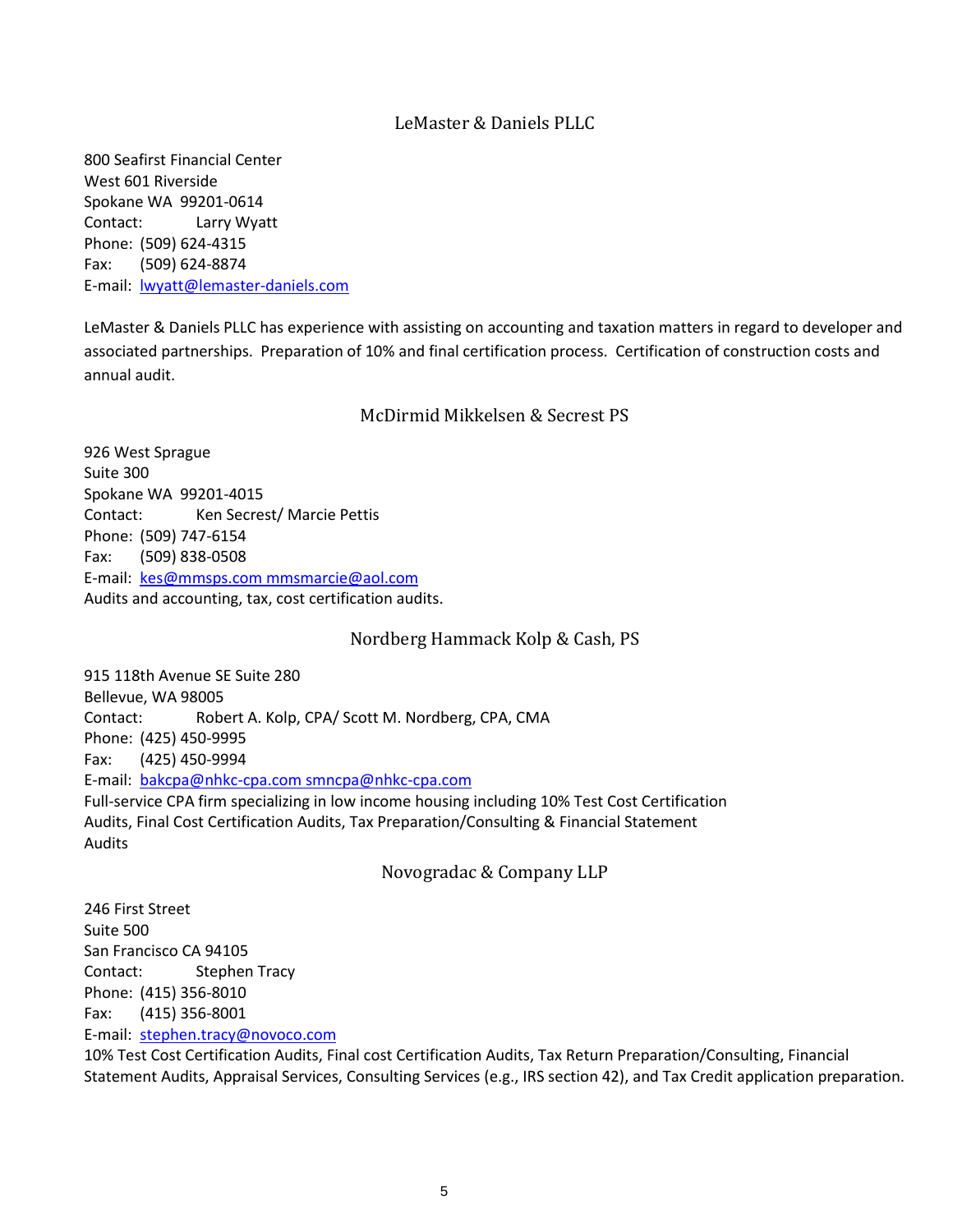## Reznick Fedder & Silverman CPAs PC

5607 Glenridge Drive Suite 500 Atlanta GA 30342 Contact: Edward Lusk, Jr. Phone: (404) 847-9447 Fax: (404) 847-9495 Forecasts, Cost Certifications, Annual Audits. 10% Carryover Certifications, Section 42 compliance testing and instruction, NOI Audits, Consulting (i.e., Tax and Transacting), Tax Return Preparation.

Squires Maddux & Company, PLLC

100 Second Avenue S Suite 270 Edmonds, WA 98020 Contact: John Maddux/Gary Squires Phone: (425) 712-0515 Fax: (425) 778-0448 E-Mail [john@squiresmaddux.com](mailto:Karen@watsoncpas.com) Ten percent carryover certifications, final cost certifications, audits and tax return preparation

Terry & Company, P.C.

303 E. 17th Avenue Suite 805 Denver, CO 80203 Contact: Thomas Davis, CFE/Alan Terry, CPA Phone: (303) 831-1904 Fax: (303) 831-4948 E-Mail [tdavis@terryandcompany.com aterry@terryandcompany.com](mailto:tdavis@terryandcompany.com) Ten percent carryover certifications, final cost certifications, audits, consulting services and tax return preparation

# Watson & McDonell, PLLC

600 University Street Suite 2828 Seattle, WA 98101 Contact: Lillian McDonell/Susan Reilly Phone: (206) 624-2380 ext. 104 Fax: (206) 382-3558 E-Mail [lillian@watsoncpas.com susan@watsoncpas.com](mailto:lillian@watsoncpas.com)

10% Test Cost Certification Audits; Final Cost Certification Audits, Tax Return preparation; Financial Statement Audits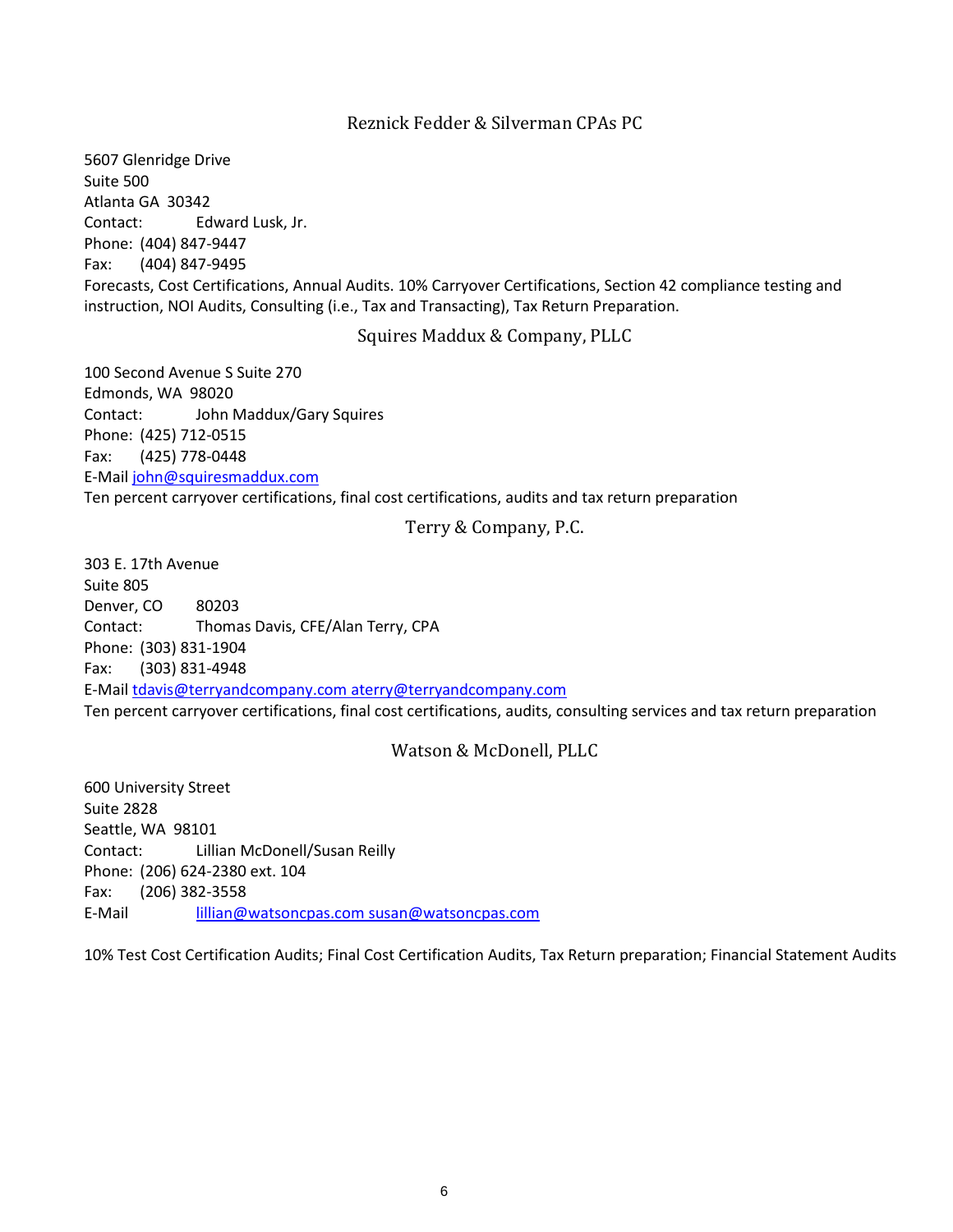# **ATTORNEYS**

# Bjornson Law Offices PC

2809 Great Northern Loop Suite 100 Missoula MT 59808 Contact: David Bjornson Phone: (406) 721-8896 Fax: (406) 541-8900 E-mail: [bjorlaw@bjornsonlaw.com](mailto:bjorlaw@bjornsonlaw.com)

David Bjornson is a CPA and an attorney. Has represented owners, developers and non-profit entities in the acquisition, development, construction and financing of affordable housing. Experienced in advising clients on projects in WA, MT, OK and TX. Has a Masters of Law in taxation from NYU, and practiced law in Seattle with the accounting firm of Touche, Ross & Co., and the law firm of Bogle & Gates.

Cairncross & Hempelmann, PS

524 Second Avenue Suite 500 Seattle, WA 98104-2323 Contact: Shaun A. Grill Phone: (206) 587-0700 Fax: (206) 587-2308 E-mail: [sgill@cairncross.com](mailto:sgill@cairncross.com)

Legal representation specializing in tax credit financings, including historic tax credits, low income tax credits, redevelopment tax credits, new markets tax credits, 1031 exchanges and 1031 tenant-in-common syndications.

## Debora Juarez- Williams Kastner

Two Union Square 601 Union Street, Suite 4100 Seattle, WA 98101 Contact: Debora Juarez-Williams Kastner Phone: (206) 628-6781 Fax: (206) 628-6611 E-mail: [djuarez@williamsKastner.com](mailto:djuarez@williamsKastner.com)

A Full Service law firm with extensive experience in LIHTC, Housing Bonds, and Nonprofit Housing programs

Drummond Woodsum & MacMahon

235 Commercial Street PO Box 9781 Portland, Maine 04104-5081 Contact: Greg Sample Phone: (800) 727-1941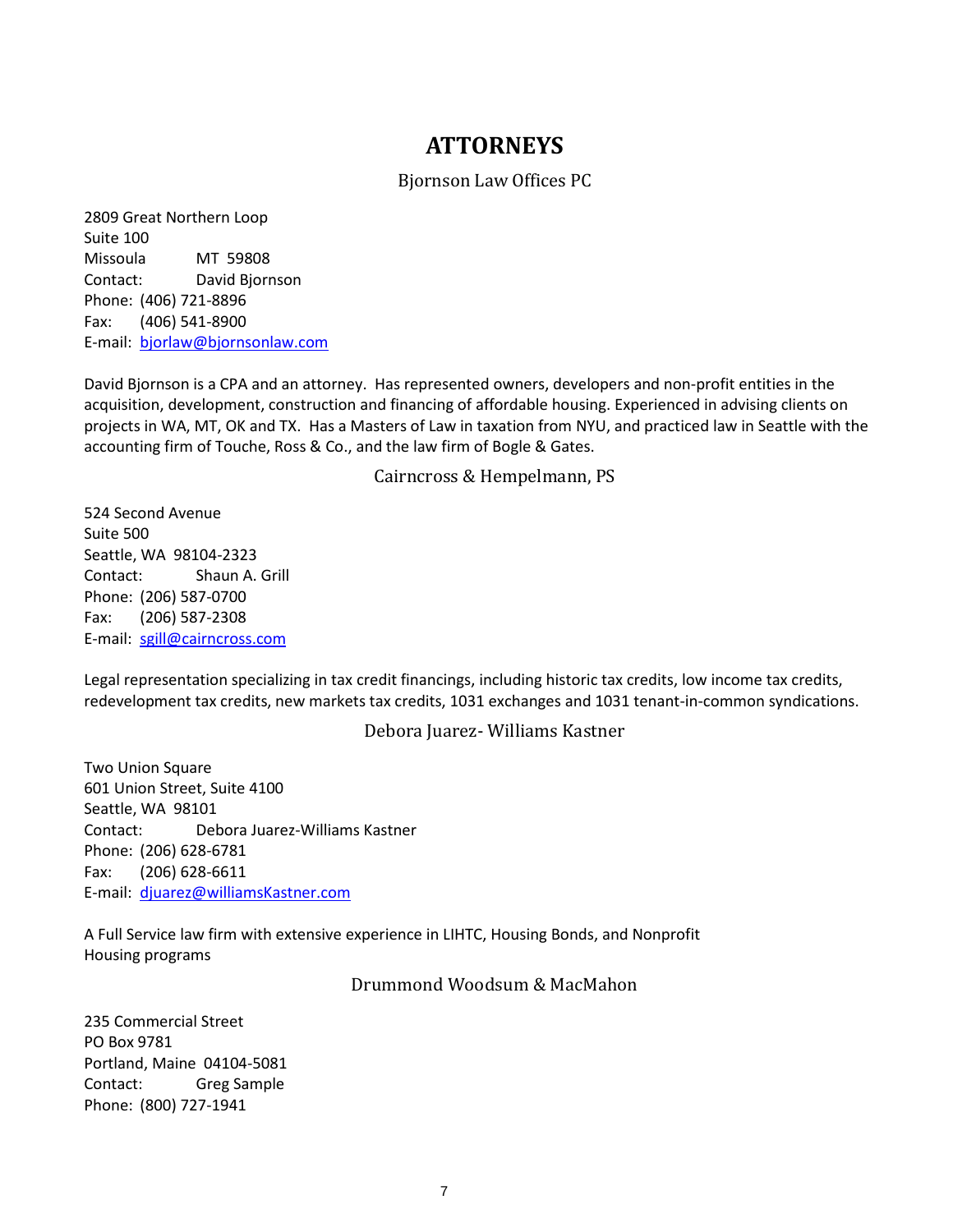Fax: (207) 772-3762 E-mail: [gsample@dwnlaw.com](mailto:gsample@dwnlaw.com)

In its Indian Law Group, Drummond Woodsum & MacMahon has more than 50 years experience representing Indian tribes, tribal housing authorities, and responsible developers doing business with tribes, including complex tax and commercial financing transactions. In the last 15 years, the firm has also represented housing authorities, non-profit and for-profit developers, lenders or tax credit investors in nearly 100 tax credit- and/or bond-financed low- income housing projects in a number of states. Working with local counsel, Drummond Woodsum has a particular interest in working for tribes, their TDHEs, or other parties to tribal housing projects financed with bonds or tax credits.

Foster Pepper & Shefelman PLLC

1111 Third Avenue Suite 3400 Seattle WA 98101 Contact: Deborah Winter Phone: (206) 447-4400 Fax: (206) 447-9700 E-mail: [wintd@foster.com](mailto:wintd@foster.com)

422 West Riverside Avenue Suite 1310 Spokane, WA 99201-0302 Contact: Jeff Nave Phone: (509) 777-1601 Fax: (800) 533-2202 E-mail: [navej@foster.com](mailto:navej@foster.com)

FP&S provides legal representation of housing authorities, nonprofit and for-profit organizations, tribal entitles and equity investors on tax credit projects and on bond financings. Tax Credit experience includes HOPE VI mixed finance projects, tribal housing projects involving NAHASDA funds, tax-exempt general partners, and "4%" credits for bondfinanced buildings.

Garvey Schubert & Barer

18th Floor Second & Seneca Building Seattle, WA 98101-2939 Contact: Lori Salzarulo Phone: (206) 816-1342 Fax: (206) 464-0125

Garvey Schubert Barer provides the full range of legal services with respect to affordable housing transactions. Ruth Sparrow represents public housing authorities, and private and nonprofit developers and investors in mixed finance, low-income housing and historic rehabilitation tax credit transactions nationwide, primarily with respect t tax credit and HUD issues. Lori Salzarulo represents developers of affordable housing with respect to real estate acquisition and development, and financing.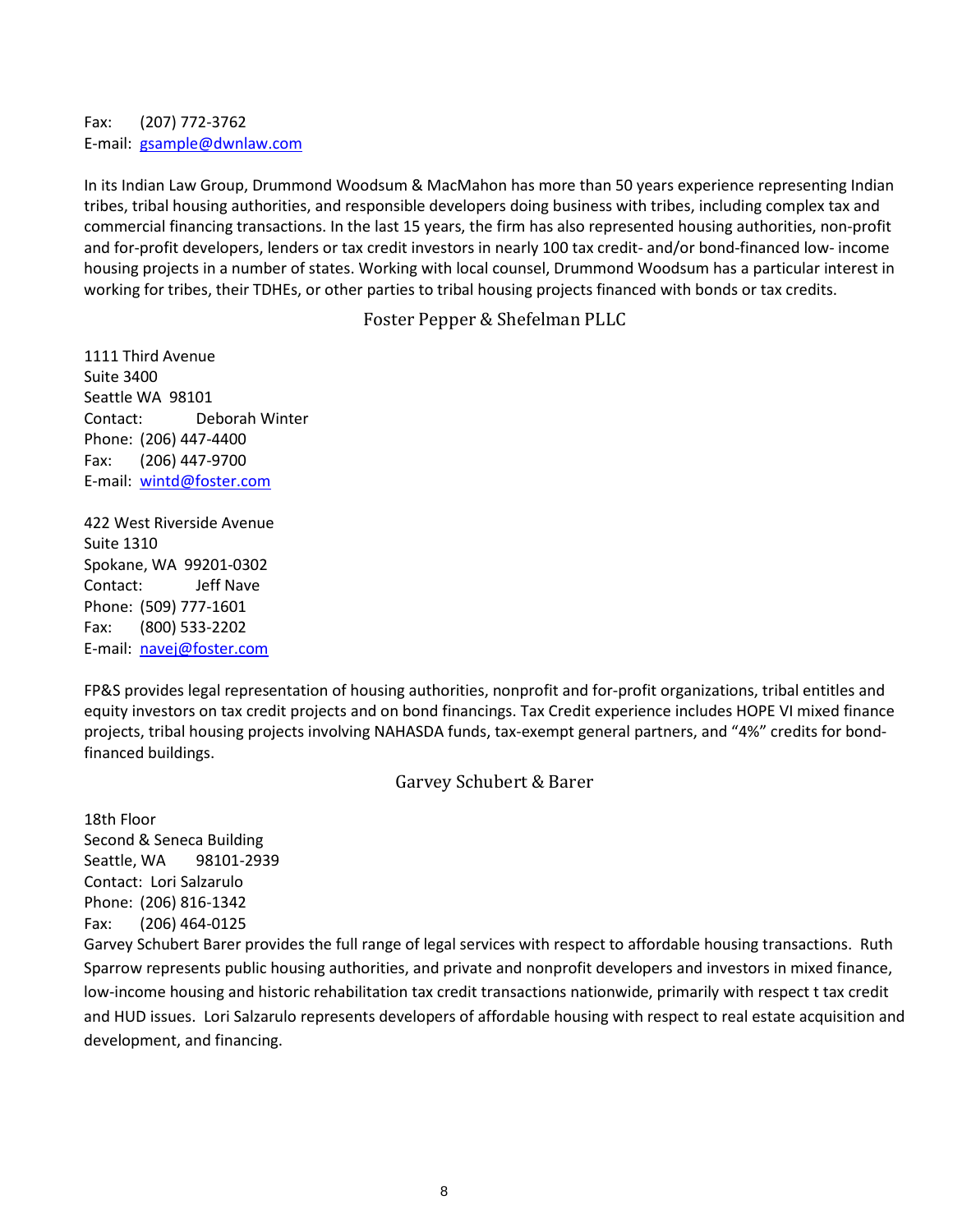## Hawkins Delafield & Wood LLP

One Embarcadero Center, Suite 3820 San Francisco, CA 94111 Contact: John O. Renken Phone: (415) 486-4212 Mobile:(415) 793-8484

Hawkins Delafield & Wood LLP is the number one Bond Counsel firm in the country with respect to housing financings. Since 1980, Hawkins has served as Bond Counsel for more than 1,850 housing bond issues aggregating more than \$77.4 billion, more than any other firm.

Kantor Taylor Nelson Boyd & Evatt PC

1501 Fourth Avenue Suite 1610 Seattle WA 98101 Contact: Mark Kantor Phone: (206) 625 9898 Fax: (206) 625-9951

Legal services include preparation and/or review of real estate acquisition documents, preparation and negotiation of developer, construction and management agreements, review of proposed equity financing commitments and preparation of all equity financing documents, including partnership agreements, legal opinions, tax opinions and related documents.

Law Offices of Gary E. Suoja

200 First Avenue West Suite 403 Seattle WA 98119 Phone: (206) 505-7995 Fax: (206) 505-7994

Law Offices of Linda Moore

5880 South Mutiny Bay Road Freeland WA 98249 Phone: (360) 331-2406 Fax: (360) 331-3427 E-mail: [lgmoore@whidbey.com](mailto:lgmoore@whidbey.com) Full range of legal services and financial consultation relating to low-income housing.

# Miller Nash LLP

3500 US Bancorp Tower 111 SW Fifth Avenue, Ste. 3500 Portland OR 97204-3699 Contact: Ronald Shellan Phone: (503) 205-2541 Fax: (503) 224-0155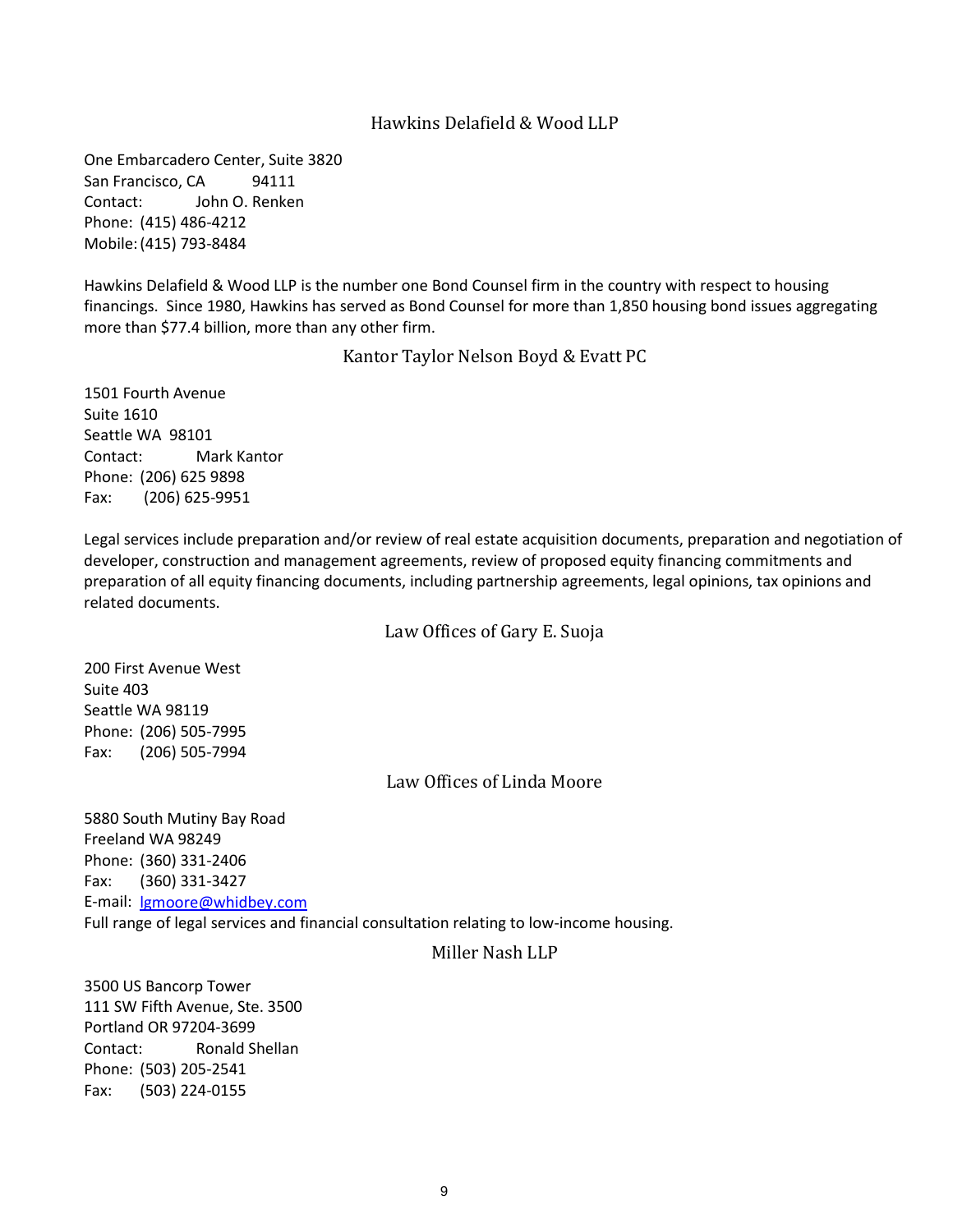#### E-mail: [shellan@millernash.com](mailto:shellan@millernash.com)

A Law firm providing legal services relating to financing, developing and syndicating low- income Section 42 housing projects.

# Christopher K. Robinson

1 Mt. Jefferson Terrace Lake Oswego, OR 97035 Contact: Christopher K. Robinson Phone: (503) 635-9330 Fax: (503) 635-9010 E-mail: [chris@prl-tax.com](mailto:chris@prl-tax.com) Property tax consulting and representation; Specific expertise on valuation of affordable housing for tax purposes.

## Ruth S. Sparrow

926 24th Way SW PO Box 187 Olympia, WA 98507 Contact: Ruth S. Sparrow Phone: (360) 943-8320 Fax: (360) 943-6150 E-mail: [sparrow@owensdavies.com](mailto:shellan@millernash.com)

Representation of non-profit and for-profit developers, public housing authorities, investor and syndicators I lowincome housing tax credit transactions, including real estate acquisition, finance, tax credit equity, construction, property management, and compliance with HUD policy. Ruth S. Sparrow formerly served as Vice Chair of the Government Assisted and Affordable Housing Group of Wolf Block Schorr and Solis-Cohen, LLP, a large Philadelphia law firm and has represented clients in affordable housing and historic rehabilitation tax credit transactions in various states nationwide.

Robert J. Sullivan PC

One SW Columbia Suite 1600 Portland , OR 97258 Contact: Robert Sullivan Phone: (503) 226-6400 Fax: (503) 226-0892 E-mail: [robslaw@spiritone.com](mailto:robslaw@spiritone.com)

Representing owners, developers, investors, governmental agencies and nonprofit entities in the acquisition, development, construction and financing (bonds and/or tax credits) of affordable housing. Experienced in advising clients in the production of over \$300 million in affordable housing.

University of Washington Clinical Law Program

4045 Brooklyn Avenue NE Box 354563 Seattle WA 98105 Contact: Lori Salzarulo Phone: (206) 543-3434 Fax: (206) 685-2388 E-mail: [lorisalz@u.wash.edu](mailto:lorisalz@u.wash.edu)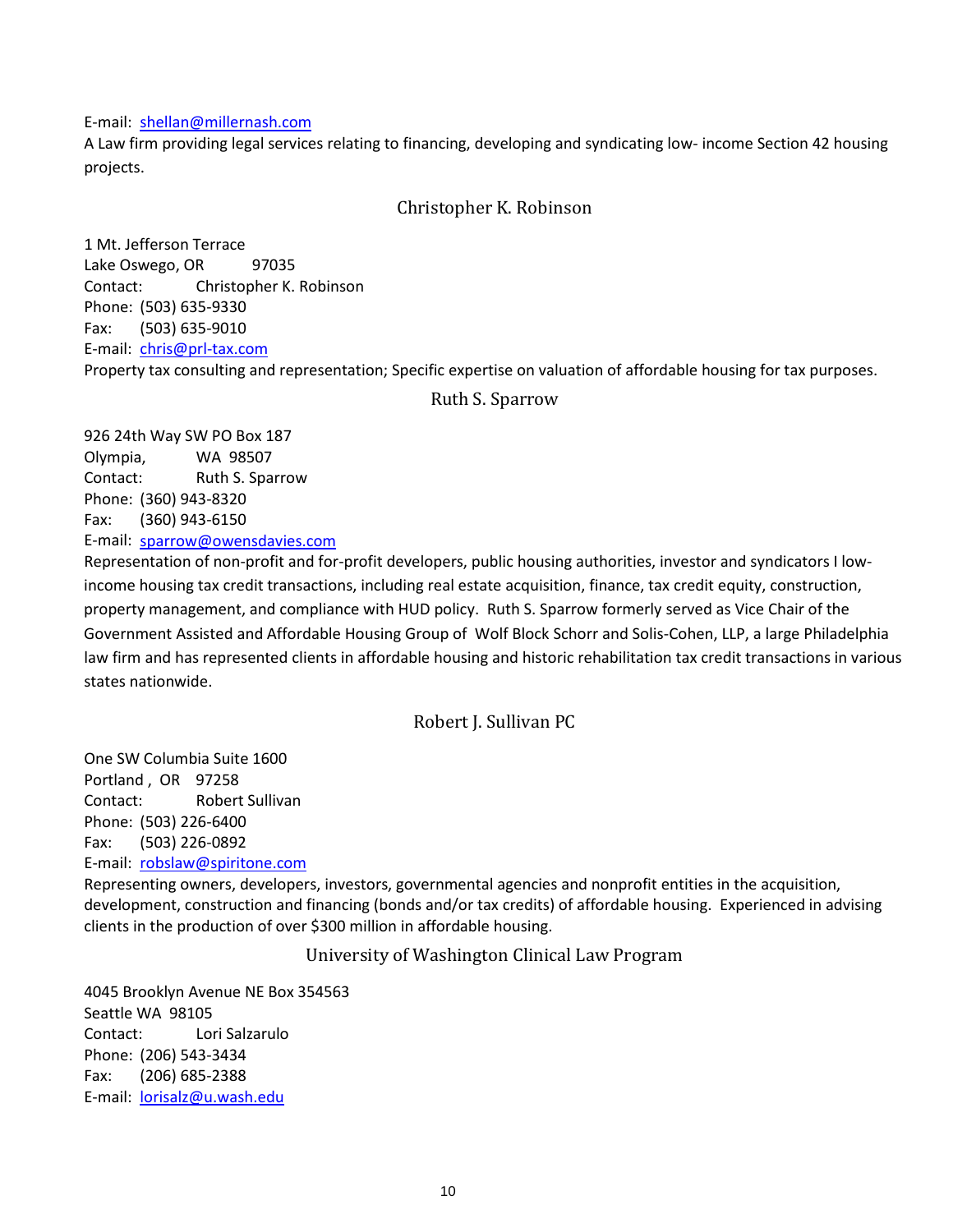Third year law students, under the supervision of an attorney, provide low or no-fee legal services to nonprofit developers of affordable housing.

# Wolfe Thompson PS

1200 5th Avenue Suite 625 Seattle, WA 98101 Contact: Steven Wolfe-Thompson Phone: (206) 292-3030 Fax: (702) 995-0155 E-mail: [wolfe@wolfelawyer.com](mailto:wolfe@wolfelawyer.com)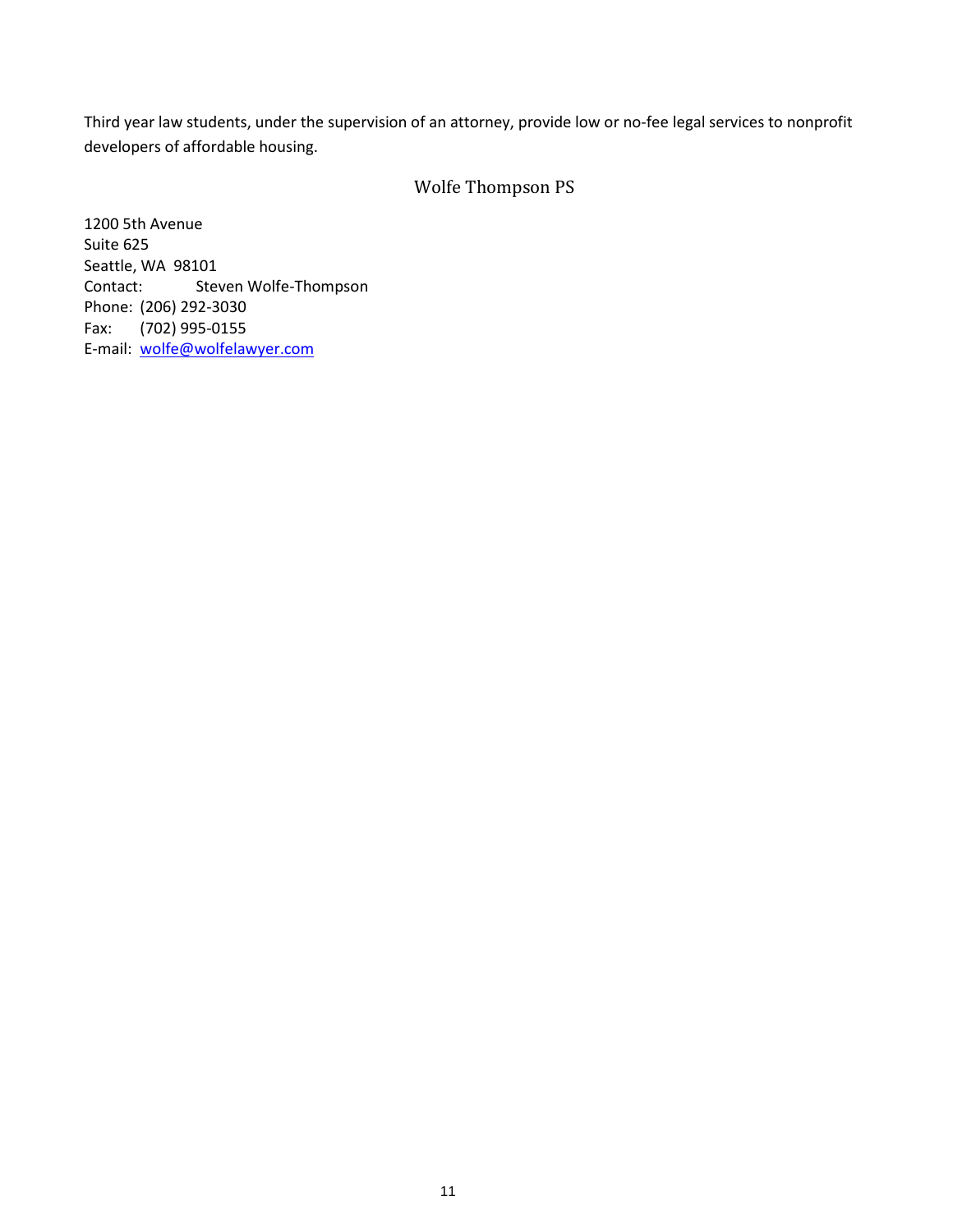# **CONSULTANTS**

# The Allied Group Inc

14405 SE 36th Street Suite 300 Bellevue WA 98006 Contact: Sloan Jordan, Melissa Koenig Phone: (425) 562-9292 Fax: (425) 746-0281 E-mail: [sloanj@aol.com,](mailto:sloanj@aol.com) [melallied@aol.com](mailto:melallied@aol.com) Consulting and full-service property management company with portfolio of Bond, HUD, Tax Credit, and Conventional properties.

# April Michael Consulting

Hayden, ID 83835 Contact: April Michael Phone: (208) 660-4189 Fax: (888) 878-4088 E-mail: [aprilm82@live.com](mailto:aprilm82@live.com) Services include: thorough reviews of move in & annual recertification's in accordance with LIHTC/Bond/HOME/Sec8 yearly audits

## Beacon Development Group

1221 East Pike Street Suite 300 Seattle, WA 98122 Contact: Paul Purcell Phone: (206) 860-2491 Fax: (206) 860-2094 E-mail: [paulp@beacondevgroup.com](mailto:paulp@beacondevgroup.com)

We provide superior consulting, development management, housing development, and planning services to nonprofit, public and faith-based organizations dedicated to building affordable housing and healthy communities. Our services include: site identification, assessment and acquisition assistance, feasibility studies, construction management services, investor identification and negotiation, public and private construction and permanent funding applications and negotiations, and organizational assessment.

## CB Richard Ellis

1420 5th Avenue Suite 1700 Seattle, WA 98101 Contact: Jerry Low Phone: (206) 292-6160 Fax: (206) 292-6033 E-mail: [jerry.low@cbre.com](mailto:jerry.low@cbre.com)

The HUD/Affordable Housing Group of CB Richard Ellis serves owners of affordable multi-housing, HUD-regulated and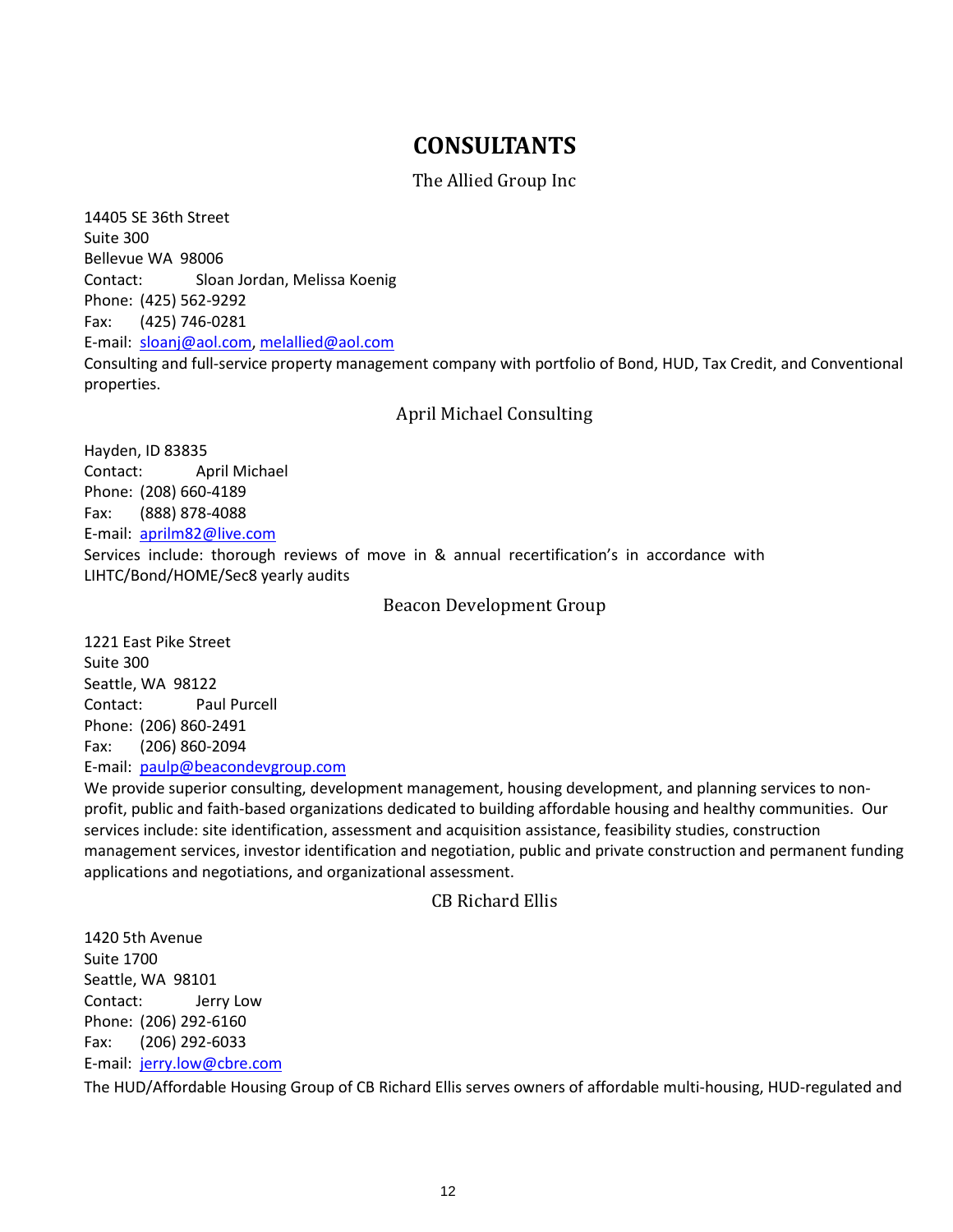LIHTC properties throughout the country. We provide industry leading real estate advisory services, portfolio analysis, strategic financial evaluation, and real estate brokerage.

# CC Consulting

2961 Riviera Blvd. Malaga, WA 98828 Contact: Roxanna Nanto Phone: (509) 665-9787 Fax: (509) 664-6437 E-mail: [nanto@televar.com](mailto:nanto@televar.com)

Project development and financial consulting. All aspects of development process including site or property acquisition, public and private loan and grant funding applications, coordinate development team, construction management, organizational planning and capacity building.

# Capital Real Estate Group, LLC

3905 Martin Way East, Ste. D2 Olympia, WA 98503 Contact: Nathan Peppin Phone: (360) 556-5896 E-mail: [n.peppin@comcast.net](mailto:n.peppin@comcast.net)

Providing expert consulting services to private and public entities developing affordable housing. Services include feasibility analysis, site/project acquisition and development assistance, investor identification and proposal analysis, RFP and RFQ development, an capital structure planning, application submissions and negotiations.

# Common Ground

419 Occidental Ave S., # 201 Seattle WA 98104 Contact: Lynn Davison Phone: (206) 461-4500 Fax: (206) 461-3871 Development and financial services. Assist in all phases of the development process, including site acquisitions, private and public loan applications, assembling and coordinating the development team, construction management and property management.

Insite Construction LLC

9029 44th Avenue NE Seattle, WA 98115 Contact: Adam Diskin Phone: (805)681-3111 Fax: (805)681-3110 E-mail: [adam@insitegrp.com](mailto:adam@insitegrp.com)

General contractor and construction manager specializing in tax credit rehab and new construction; Complete understanding of placed-in-service and tax credit requirements; Assistance with due diligence, budgeting, planning and zoning, building permits and asset management during construction.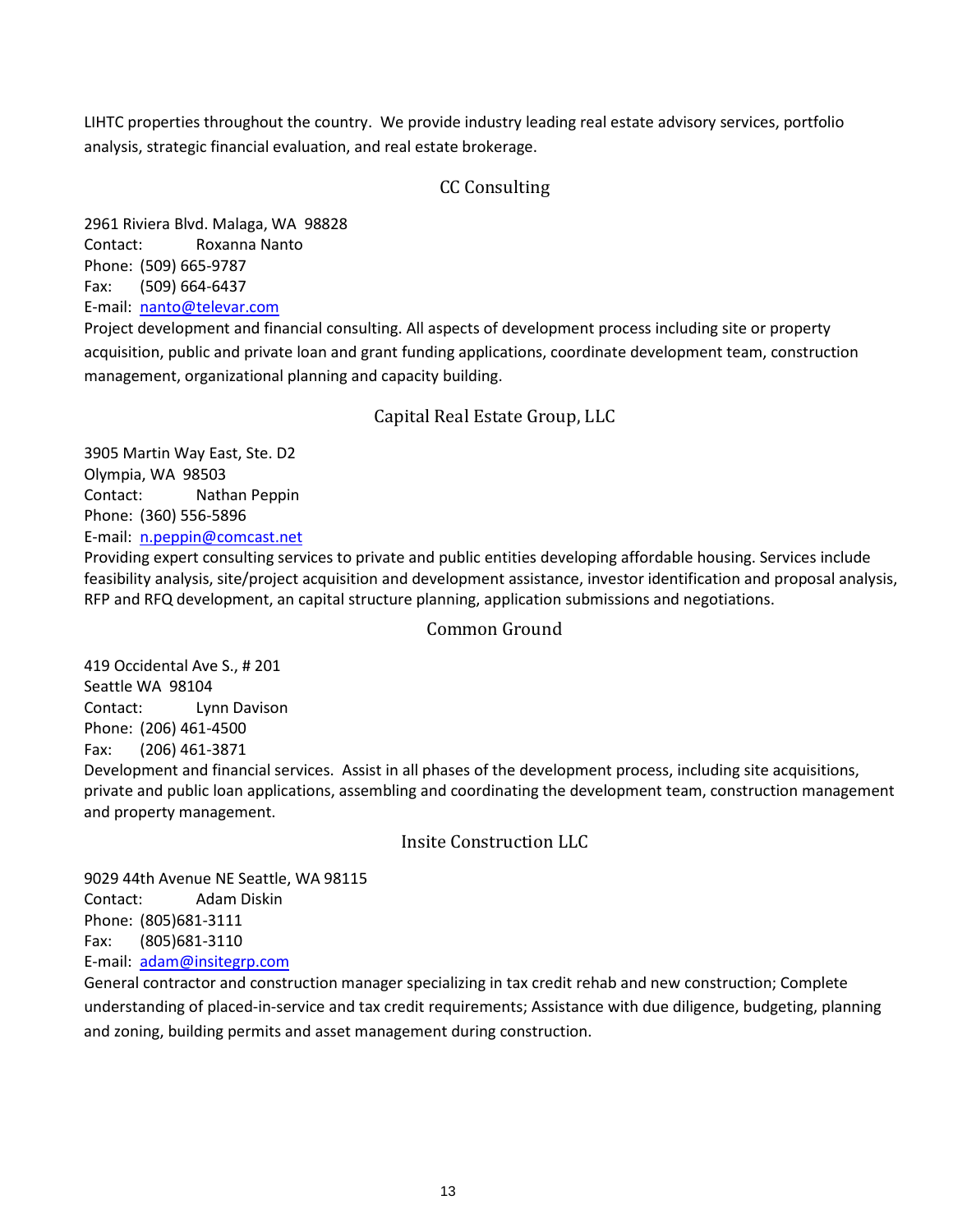# Integrated Solutions

5880 South Mutiny Bay Road Freeland WA 98249 Contact: Linda Moore Phone: (360) 331-2406 Fax: (360) 331-3427 E-mail: [lgmoore@whidbey.com](mailto:lgmoore@whidbey.com)

Applications, financial consultation, compliance, partnerships.

## Leora Consulting Group LLC

1776 NE 62nd Street Seattle, WA 98115 Contact: Miriam Sevy, President Phone: (206) 527-8448 Fax: (206) 527-2051 E-mail: [msevy@leora.com](mailto:willasoc@pacificrim.net)

Leora Consulting Group LLC is a multi-disciplinary consulting practice that offers expertise and assistance for nonprofit, municipal and private clients in a number of areas, Including: banking services/debt issuance; organization counseling; training & education; financial analysis; business planning; property development; systems design/implementation and capacity building.

#### Low Income Housing Institute

2407 First Avenue Suite 200 Seattle, WA 98121-1311 Contact: Sharon Lee Phone: (206) 443-9935 ext. 111 Fax: (206) 443-9851 E-mail: [sharonl@lihi.org](mailto:sharonl@lihi.org)

Provides development and financial consulting. Addresses all aspects of development process, including site acquisition, loan applications, applications for other sources of funding, coordination of the development team, construction management, and property management.

## National Tax Credit Property Advisors of Marcus & Millichap

1420 5th Avenue Suite 1600 Seattle, WA 98101 Contact: Michaelene Nordfors Phone: (206) 826-5700 Fax: (206) 826-5775 E-mail: [info@mm-ntcpa.com](mailto:info@mm-ntcpa.com) NTCPA provides analysis, underwriting and disposition services for LIHTC properties nationwide.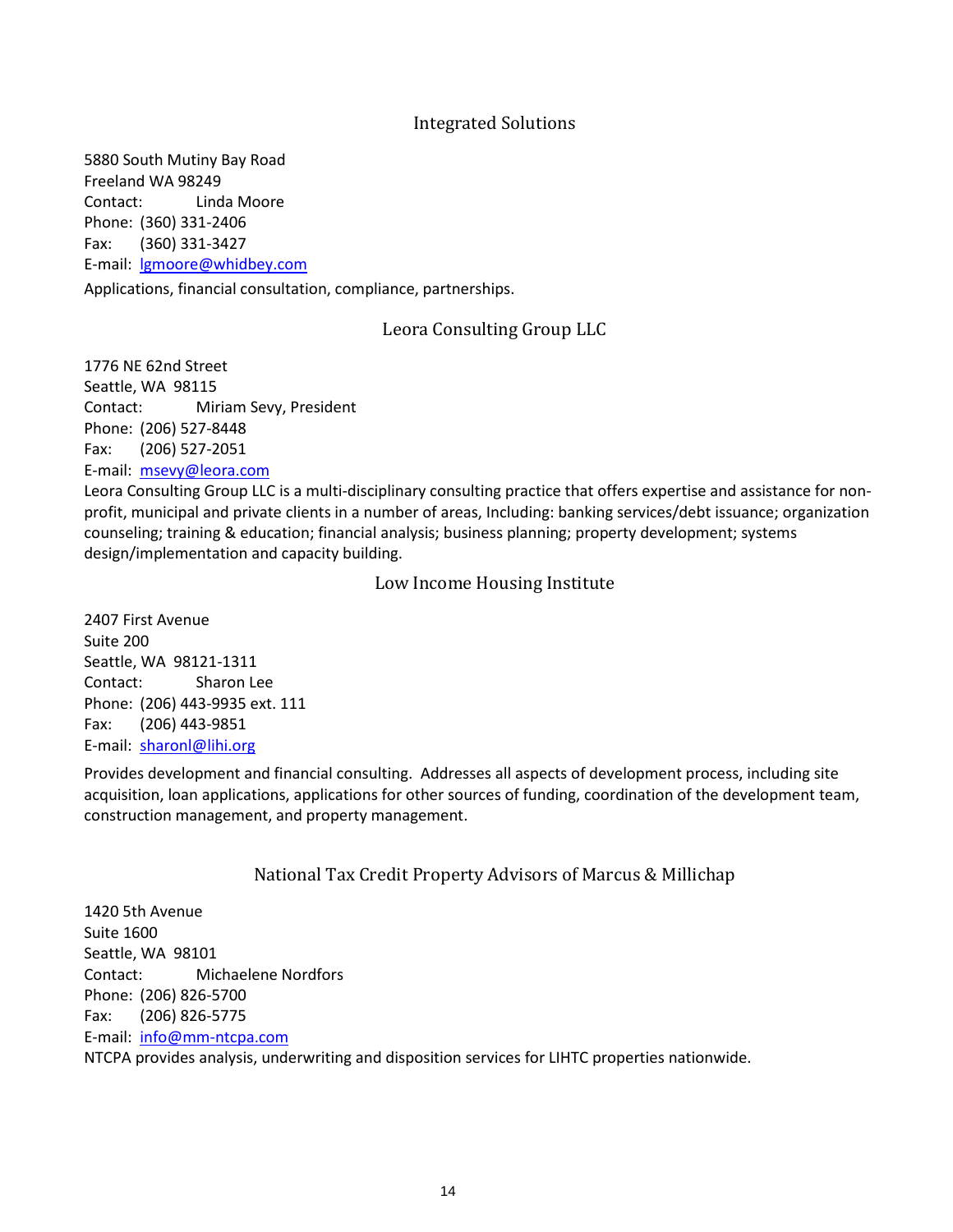# Network Consulting & Management

3715 Wilkinson Lane Gig Harbor, WA 98335 Contact: James W. Frymier, Jr. Phone: (253) 851-5575 Fax: (253) 858-2498

E-mail: [ncm@ncmltd.com](mailto:ncm@ncmltd.com)

Development and consulting services for the senior housing, senior independent living and senior assisted living industries

## Nova Investment Realty Analysis

518 S Maple Street Canby, OR 97013 Contact: Maureen Guthner Phone: (503) 266-2880 Fax: (503) 266-2884 E-mail: [mguthner@canby.com](mailto:mguthner@canby.com) Appraisals and Market Studies for LIHTC, HUD & Rural Development; Affordable & Seniors Housing Specialist in Oregon, Washington and California

## Office of Rural & Farmworker Housing (ORFH)

1400 Summitview Ave. Suite 203 Yakima, Wa 98902 Contact: Marty Miller Phone: (509) 248-7014 Fax: (509) 575-3845 E-mail: [martym2@orfh.org](mailto:thirdeye@wolfenet.com)

ORFH provides direct, comprehensive, low-income housing development services to local non- profits, housing authorities, municipalities and other organizations and individuals with a primary focus on multi-family rental housing and related facilities for farmworker households. All necessary services to obtain capital financing and assure high quality housing construction and management are provided.

Overland, Pacific & Cutler, Inc.

100 W. Broadway Suite 500 Long Beach, CA 90802 Contact: Natasa Lenic Phone: (562) 304-2000 Fax: (562) 304-2020 E-mail: [nlenic@opcservices.com](mailto:nlenic@opcservices.com)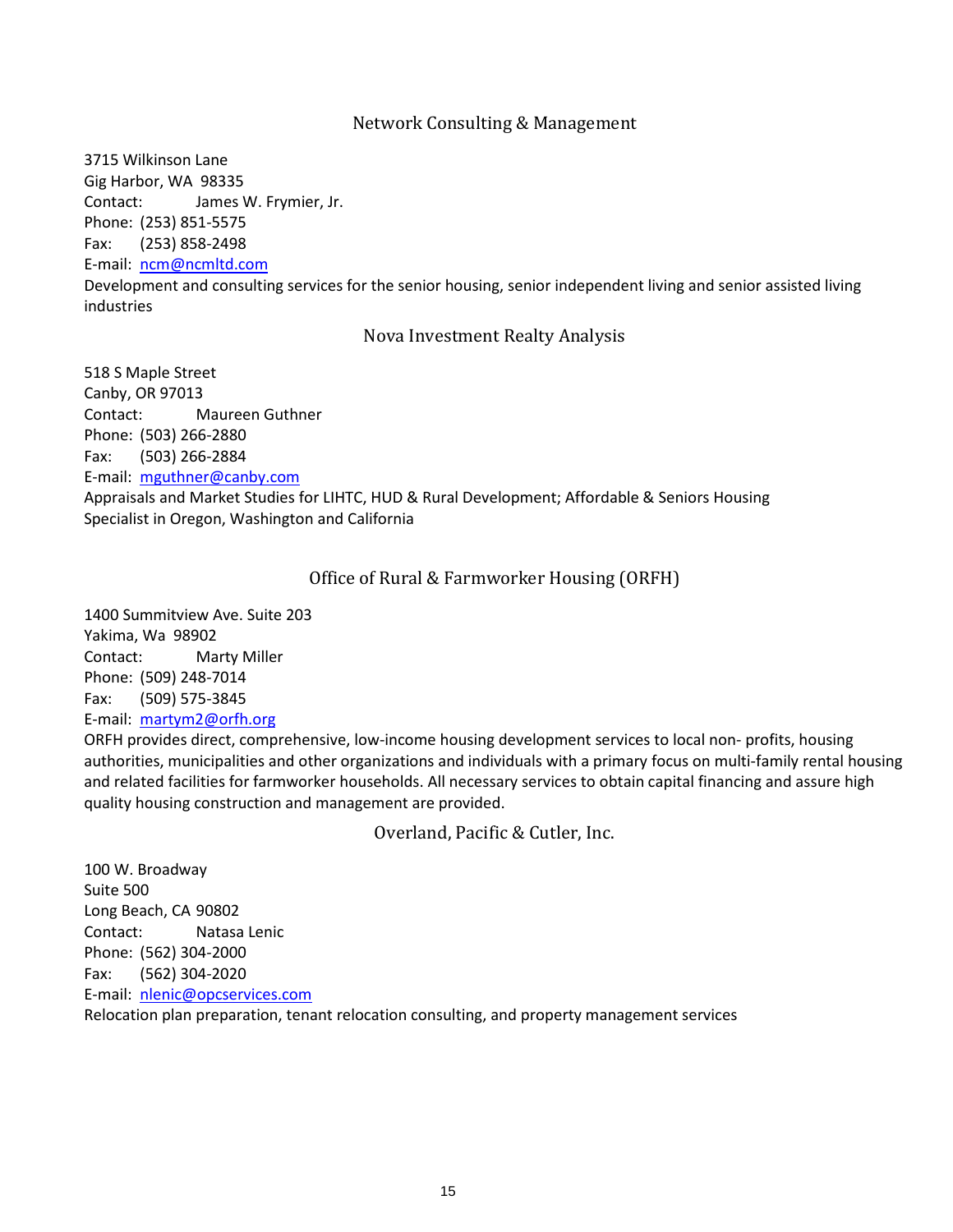## Property Dynamics

15625 NE 191st Street Woodinville WA 98072 Contact: Greg Fahey Phone: (425) 489-9780 Fax: (425) 806-0760 E-Mail: [propdyn@aol.com](mailto:propdyn@aol.com)

Market feasibility studies for Low-Income Housing Tax Credit, Rural Development, and conventional multi-family projects located in Washington and other states.

#### Property Research Limited

1 Mt. Jefferson Terrace Lake Oswego, OR 97035 Contact: Christopher K. Robinson Phone: (503) 635-4995 Fax: (503) 635-9010 E-Mail: [chris@prl-tax.com](mailto:chris@prl-tax.com) Property tax consulting and representation; specific expertise on valuation of affordable housing for tax purposes.

## Salter Ltd.

2973 Cleveland Rd. Wooster, OH 44691 Contact: Beth Hodges Phone: (330) 345-7077 Fax: (330) 345-7088 E-Mail: [saltersvcs@yahoo.com](mailto:saltersvcs@yahoo.com)

File/Tenant compliance with Section 42 and HUD regulations; extensive experience with qualifying & certifying tenants with layered program requirements and fair housing

The Siegel Group, Inc.

9390 Research Blvd Suite 420 Austin, TX 78759 Contact: Ginger Brown-McGuire Phone: (512) 231-1077 Fax: (512) 231-1078 E-Mail: [gbrownmcguire@siegelgrp.com](mailto:gbrownmcguire@siegelgrp.com)

The Siegel Group is an alliance of highly skilled, knowledgeable and experienced real estate development, finance and analysis professionals with extensive experience in the evaluation, financing , development, construction and disposition of real estate nationwide. We presently perform market studies for Key Housing Capital and MuniMae Midland and developers throughout the nation. Our market studies include a thorough analysis of the market area, area demographics, and hosing and demand analysis.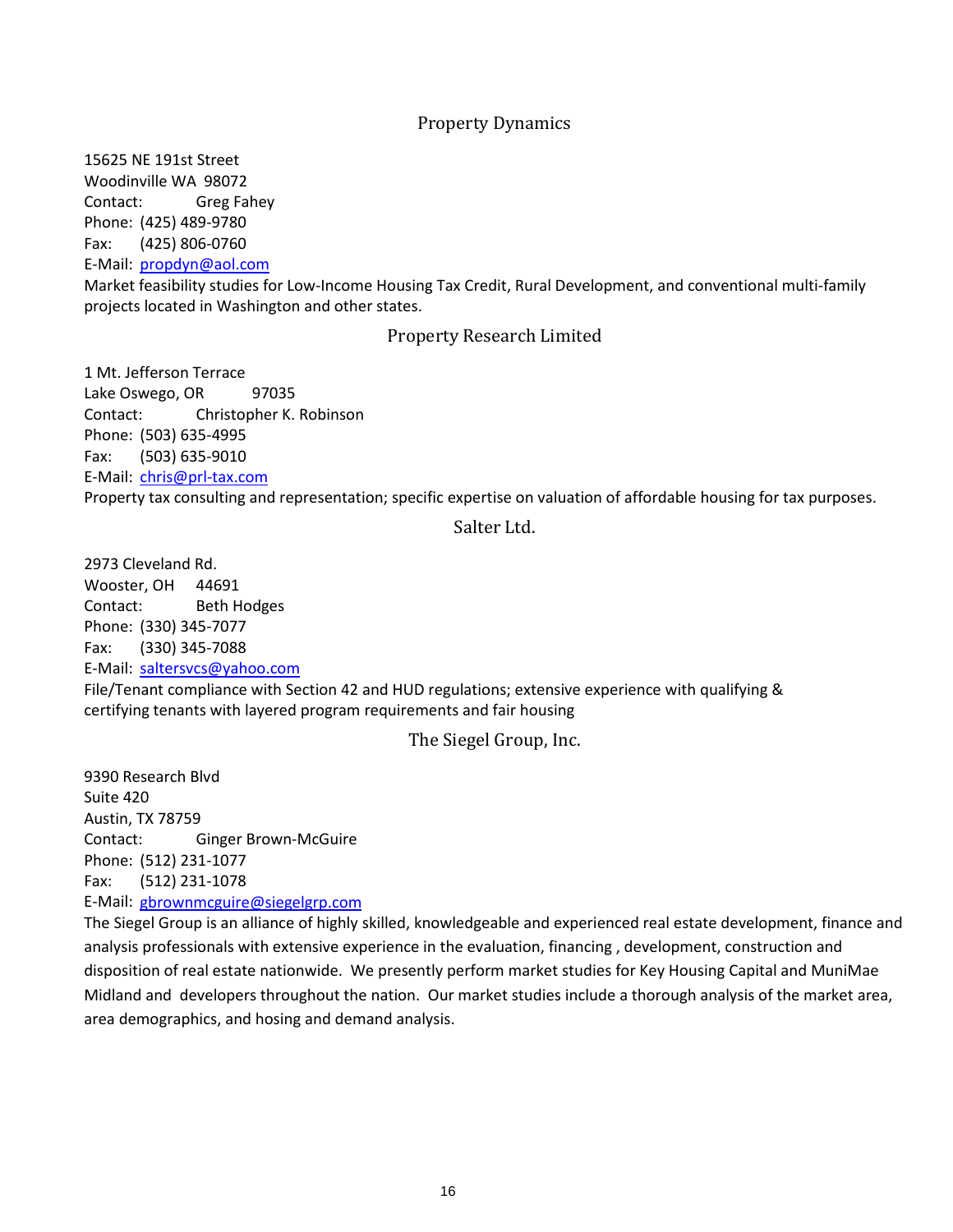# Shelter Capital Corporation

1326 Bellevue Way NE Number 6 Bellevue WA 98004-3685 Contact: Mark Miller Phone: (425) 451-8255 Fax: (425) 462-1921 Tax Credit applications, securing debt financing, securing equity financing, management consulting, joint ventures between for-profit and nonprofit sponsors, below-market interest rate loan and grant applications.

## Shelter Resources, Inc.

2223 112th Ave. NE, Suite 102 Bellevue, WA 98004 Contact: Len Brannen Phone: (425) 454-8205 Fax: (425) 455-8546 E-mail: [lenb@shelterresourcesinc.com](mailto:lenb@shelterresourcesinc.com)

For profit affordable housing developer who actively seeks joint venture relationships with non-profit affordable housing sponsors; brings resources and experience to the table

## Sound Finance Group Inc

1212 East Newton Street Seattle WA 98102 Contact: Joan Egan Phone: (206) 328-9251 Fax: (206) 726-1170 E-mail: [jmegan@msn.com](mailto:jmegan@msn.com)

contingent basis.

Project financial feasibility analysis, tax credit and grant applications, placement of tax credits and negotiations with syndicators, and structuring of taxable and tax-exempt bonds and loans.

Sovereign Capital Resources LLC

222 North Sepulveda Boulevard Suite 2000 El Segundo CA 90245 Contact: William Hoffman Phone: (310) 335-2050 Fax: (310) 335-2030 E-mail: [bill@sovereigncapital.com](mailto:bill@sovereigncapital.com) SCR provides comprehensive equity financing services for historic and affordable housing tax credit projects on a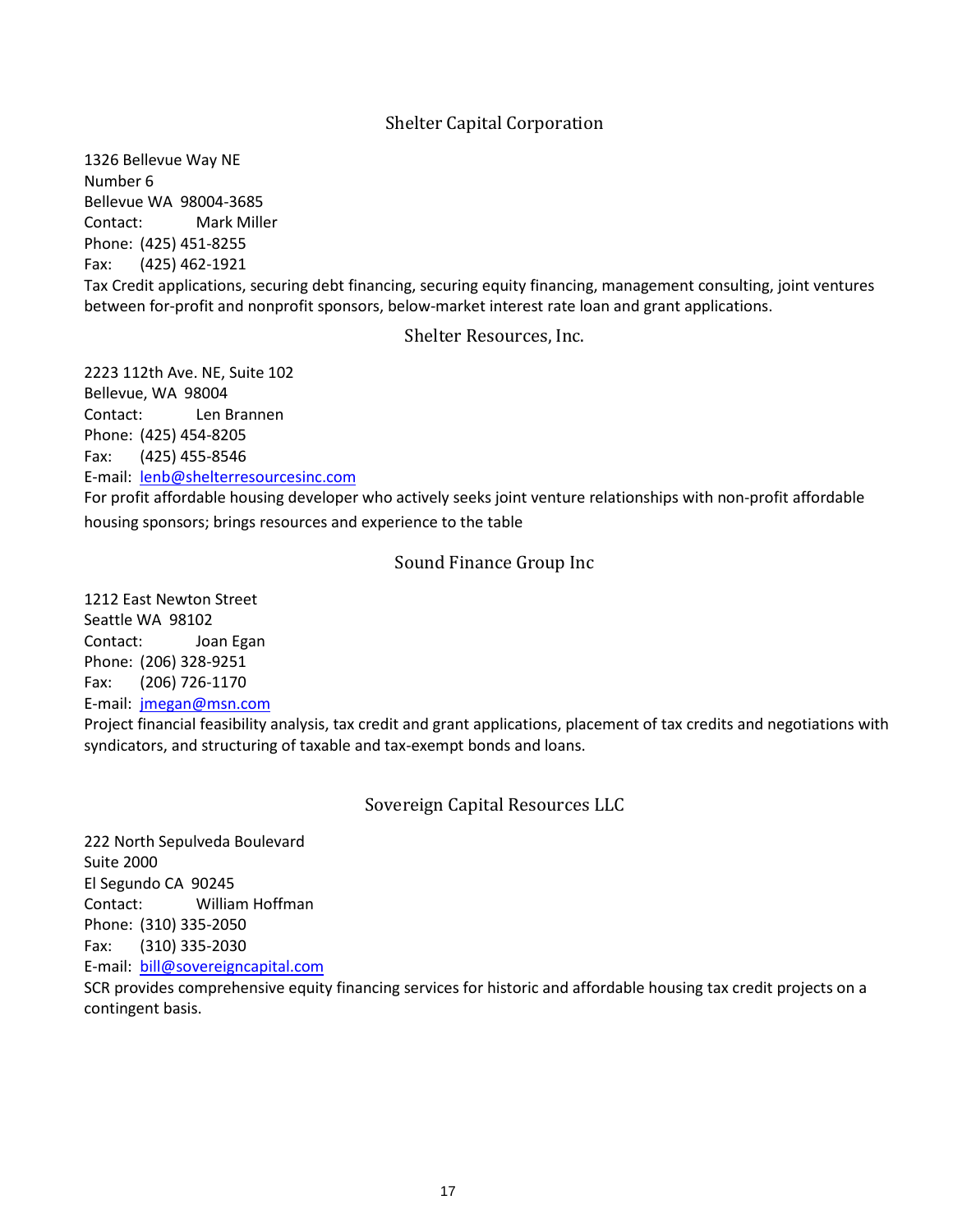# Sustainable Asset Solutions

4328 SW Frontenae Seattle WA 98136 Contact: Keven Ruf/Julie Gwinn Phone: (206) 898-5023/(206) 718-6901 E-mail: [keven@sustainableassetsolutions.com](mailto:keven@sustainableassetsolutions.com) o[r Julie@sustainableassetsolutions.com](mailto:Julie@sustainableassetsolutions.com) Affordable housing asset management- specializing in helping owners and sponsors of affordable housing achieve and

maintain the optimal operation of their property.

# Trilogy Group Inc

114 Second Avenue South Suite 106 Edmonds WA 98020 Contact: Jim Brawner Phone: (425) 778-2807 Fax: (425) 778-4837 E-mail: [jimb@trilogygroupinc.com](mailto:jimb@trilogygroupinc.com)

Development, Acquisitions, Project Management, Construction Management and Asset Management. Preparation of financial feasibility analysis, tax credit applications, bond ratings, LP due diligence and cost certification/carryover documentation. Technical assistance planning and zoning, building permits, LP negotiations, partnership and bond documents, rehabilitation due diligence and property management.

# Verity Housing Advisors, LLC

PO Box 31879 Seattle, WA 98103 Contact: Andrew Brand E-mail: [andrew@verityhousing.com](mailto:andrew@verityhousing.com)

Verity Housing Advisors helps clients develop better projects through a full range of development services. We provide feasibility analysis, due diligence/application work, financial modeling, project management and asset management services. More information can be found a[t www.verityhousing.com](http://www.verityhousing.com/)

## Williams & Associates

307 Blanchard Street Seattle WA 98121 Contact: Pat Williams Phone: (206) 448-3390 Fax: (206) 448-3473 E-mail: [pat@wmsconsultants.net](mailto:pat@wmsconsultants.net)

Full Project Management. Funding applications, oversight of all professional consultants, owner's representative during construction, coordination with limited partners, etc.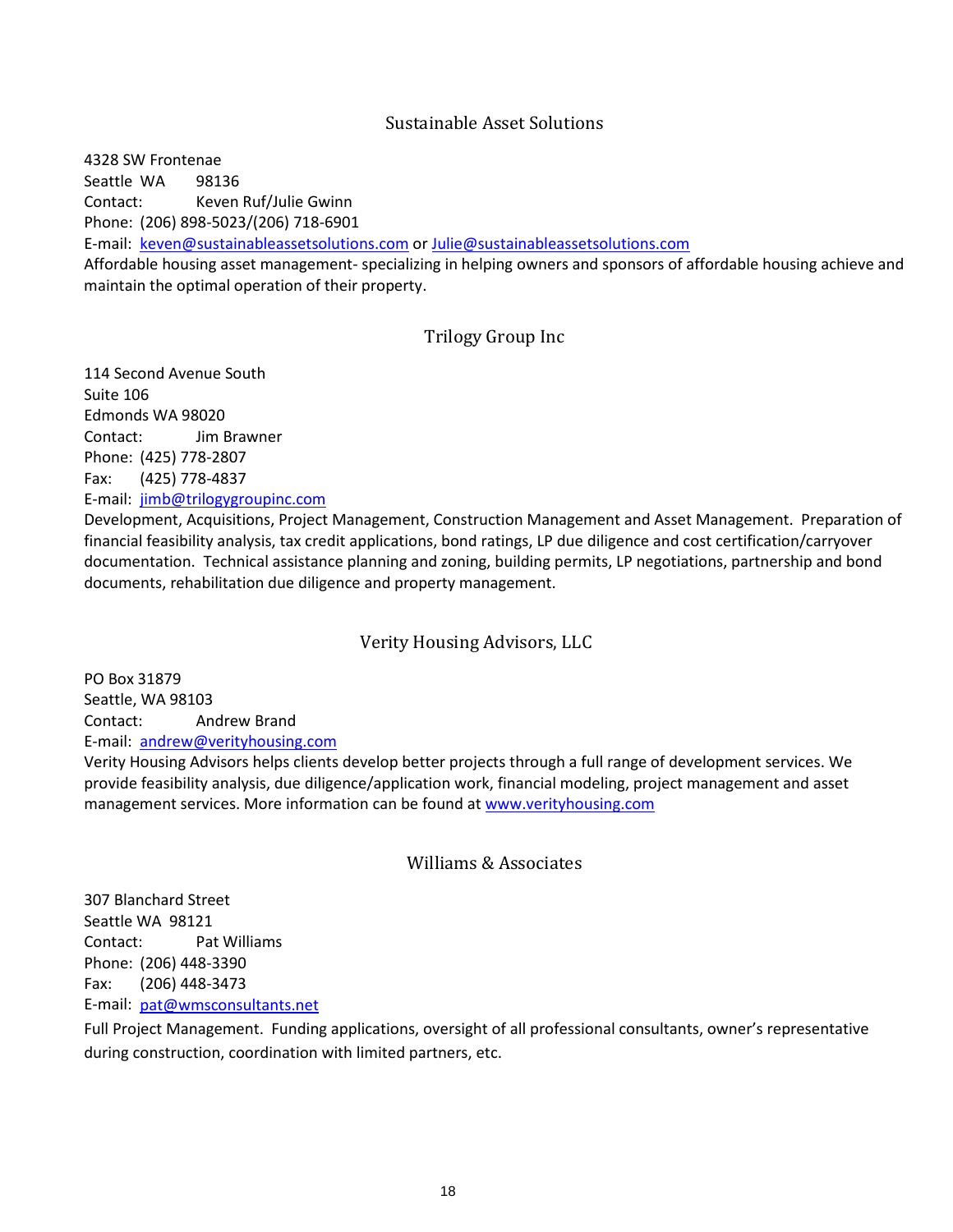# **LENDERS**

# Bank of America Community Development Banking Group

800 Fifth Avenue Floor 37 Seattle WA 98104 Contact: Jan Laskey Phone: (206) 358-7617 Fax: (206) 585-8404 E-Mail: [jan.k.laskey@baml.com](mailto:jan.k.laskey@baml.com)

Construction, permanent, and bridge loans; credit enhancement; direct investments. FHLB member with access to Community Investment Program and Affordable Housing Program. Expertise in LIHTC Program and tax-exempt bond financing. Construction and permanent taxable and tax exempt financing is available.

# Centerline Capital Group

101 California Street, Suite 2075 San Francisco, CA 94111 Contact: Peter Nichol Phone: (415) 439-6003 Fax: (415) 439-6019 E-Mail: [pnichol@centerline.com](mailto:pnichol@centerline.com)

18101 Von Karman Ave., Ste. 1900 Irvine, CA 92612 Contact: Ronne Thielen Phone: (949) 263-6466 Fax: (949) 442-2401 E-Mail: [rthielen@centerline.com](mailto:rthielen@centerline.com) Centerline Capital Group offer the full range of debt and equity products needed to finance affordable housing.

# Continental Wingate Capital

1010 Washington Suite 200 Vancouver WA 98660 Contact: Doug Canoose Phone: (360) 694-1322 Extension 104 (800) 875-1322 Extension 104 Fax: (360) 694-5218 E-Mail: [dcanoose@cwcapital.com](mailto:dcanoose@cwcapital.com)

Construction and permanent financing for affordable housing; experienced in LIHTC and tax-exempt bonds for nonprofit and for-profit borrowers.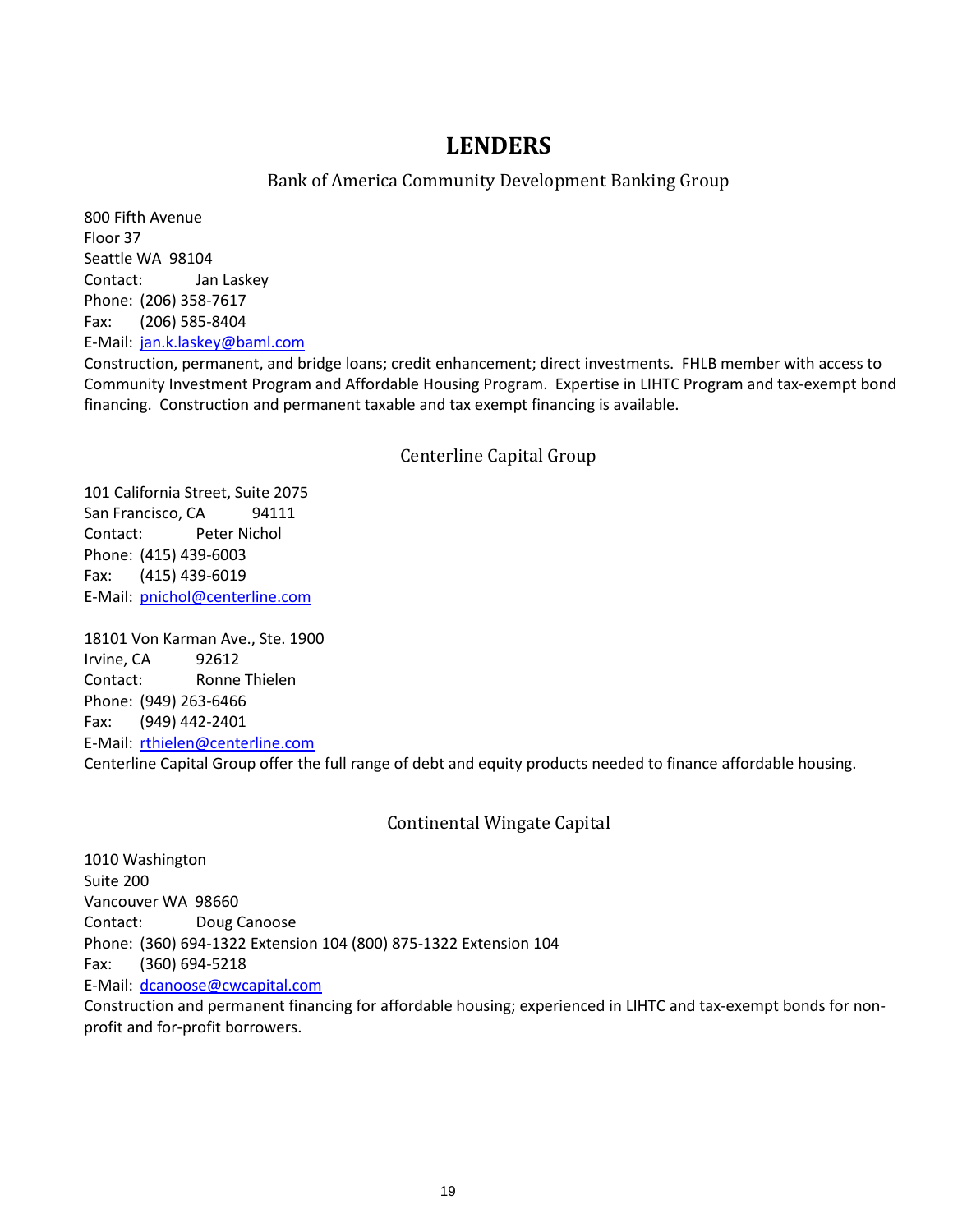# EF & A Funding, L.L.C.

4746 11th Avenue NE Suite 102 Seattle, WA 98105 Contact: Jeff Stuart Phone: (800) 392-0711 Fax: (360) 705-0685 E-Mail: [jstuart@efafunding.com](mailto:dcanoose@cwcapital.com) Permanent loans up to 90% LTV, 1.10 DSCR with 30-year amortization. Seattle - based Fannie Mae DVS lender. Forward Rate Locks are available.

## Impact Capital

401 Second Avenue Suite 301 Seattle, WA 98104 Contact: Tess Colby Phone: (206) 658-2603 Fax: (206) 587-3230 E-Mail: [tess@impactcapital.org](mailto:kathleen_R_Pittis@keybank.com)

Provides pre-development project financing for housing and community development throughout the State of Washington for nonprofit agencies. Some technical assistance, capacity grants, training, and financing also available. Also see LISC and NEF.

## Key Bank National Association

Community Development Banking 1101 Pacific Avenue Tacoma WA 98402 Contact: Kathleen Pittis, V.P. Phone: (253) 305-7420 Fax: (253) 305-7944 E-Mail: [kathleen\\_R\\_Pittis@keybank.com](mailto:kathleen_R_Pittis@keybank.com)

Bridge, construction and permanent financing ;FHLB member with access to CIP and AHP programs; Expertise in LIHTC program and tax exempt bond financing. Key Bank offers below market rate fixed rate, long term loans to for profit and non profit sponsors.

Local Initiatives Support Corporation (LISC)

401 Second Avenue Suite 301 Seattle WA 98104 Contact: Heyward Watson/Tess Colby Phone: (206) 658-2602 (Watson) (206) 658-2603 (Colby) Fax: (206) 587-3230 E-Mail: [heyward@impactcapital.org tess@impactcapital.org](mailto:heyward@impactcapital.org)

Lending - construction and bridge. Loans/grants/technical assistance provided. LISC is a national nonprofit social investment banker that provides loans, lines of credit, operating grants and technical assistance to nonprofit community development agencies. See also National Equity Fund, WCDLF. Available in Puget Sound region.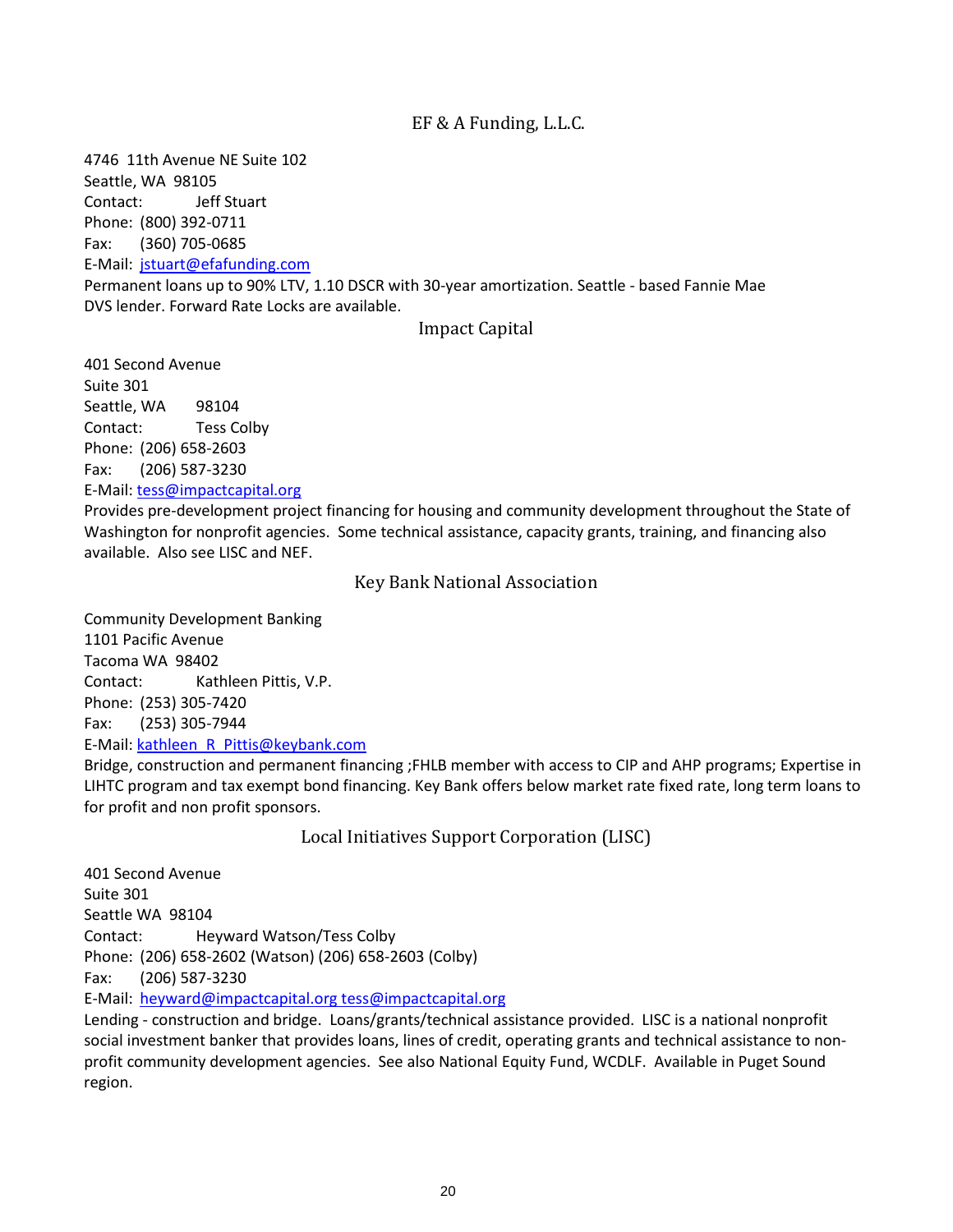# The Midland Companies

1130 K Street Suite LL22 Sacramento CA 95814 Contact: David Olson Phone: (800) 331-1534 Fax: (916) 658-0202 E-mail: [dolson@gomidland.com](mailto:dolson@gomidland.com) Construction, permanent, and bridge loans and tax-exempt bond credit enhancement.

## RMC Mortgage, Inc.

12503 SE Mill Plain Blvd. Suite 120 Vancouver, WA 98684 Contact: Bruce James, Dale Rohl Phone: (360) 944-1440 Fax: (360) 944-0969 E-mail: [rmcmortgage@msn.com](mailto:rmcmortgage@msn.com)

Construction and permanent financing of apartments, senior housing and health care facilities for non-profit borrowers. FHA (HUD) and Fannie Mae loans and credit enhancement of tax exempt bonds, bond refunding and credit substitution.

## Wachovia Securities

18300 Von Karman Suite 450 Irvine, CA 92612 Contact: Paul Buckland Phone: (949) 260-8077 Fax: (949) 260-8002 E-mail: [paul.buckland@wachovia.com](mailto:paul.buckland@wachovia.com) Direct investor in Tax Credits; provide letter of credit during construction for bonds.

# Washington Community Development Loan Fund (WCDLF)

203 North Washington Suite 305 Spokane WA 99201 Contact: Terri Symbol Phone: (509) 456-8088 (800) 709-8088 Fax: (509) 456-8350 E-mail: [wcdlfewa@wolfenet.com](mailto:wcdlfewa@wolfenet.com)

Provides pre-development project financing for housing and community development throughout the State of Washington for nonprofit agencies. Some technical assistance, capacity grants, and training also available. See also LISC and NEF.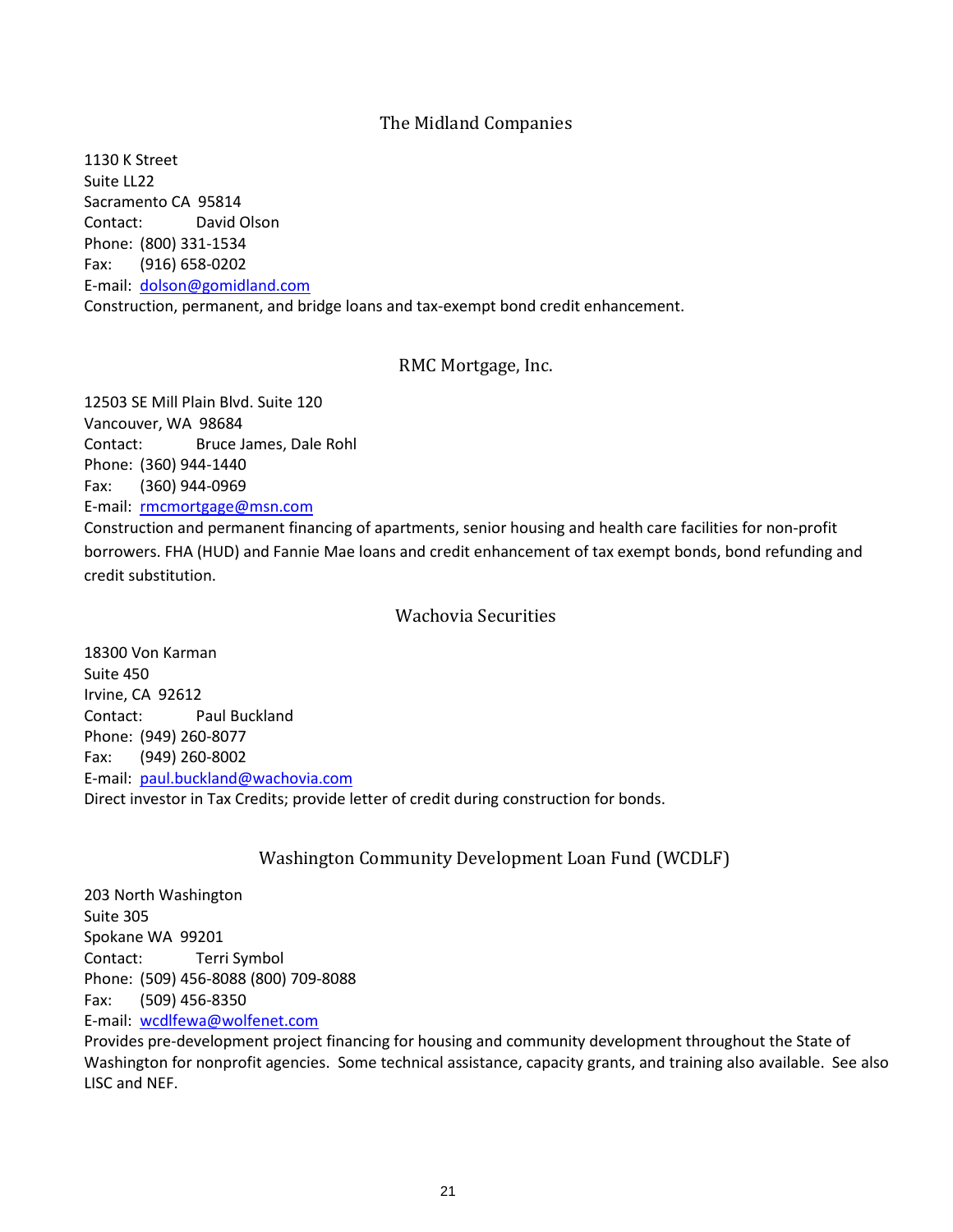# Washington Community Reinvestment Association (WCRA)

1200 5th Avenue Suite 1406 Seattle WA 98101 Contact: Dulcie Claassen, Susan Duren Phone: (206) 292-2922 Fax: (206) 292-0782 E-mail: [dclaassen@wcra.net](mailto:dclaassen@wcra.net)

Nonprofit bank consortium, very experienced, permanent loan provider able to coordinate with multiple funders and provide technical assistance on nonprofit transactions. Long term, fixed rate loans to for profit and nonprofit sponsors with below market rates. Can facilitate construction loan, tax credit purchase and bridge financing through bank members. Taxable and tax-exempt bonds.

Wells Fargo Bank Community Lending Department

1300 SW Fifth Avenue Twelfth Floor Portland OR 97201 Contact: John Epstein, Joe Delyea Phone: (503) 886-2587 Fax: (503) 886-2181 E-mail: [jepstein@wellsfargo.com](mailto:jepstein@wellsfargo.com) Construction, permanent, and bridge loans. Expertise in LIHTC and Tax Exempt Bond-Financing for Non-Profit and For-Profit Borrowers.

## Prudential Huntoon Paige

2025 First Avenue Suite 780 Seattle, WA 98121 Contact: John Taylor, Monica Griffith Phone: (206) 239-0300 (800) 670-1147 Fax: (206) 239-0310 Construction, permanent, and bridge loans. FHA and FNMA loans and credit enhancement specialist. HUD "Mortgage Restructuring" (Mark-to-Market) program. Apartments and health care facilities.

#### US Bank

Community Lending Dept. 1420 5th Avenue, 8th Floor Seattle, WA 98101 Contact: Ann T. Melone Phone: (206) 344-5423 Fax: (206) 344-5393 E-mail: [annmelone@usbank.com](mailto:annmelone@usbank.com)

Construction, bridge and permanent financing; including tax-exempt bond financing for non-profit and for-profit enterprises.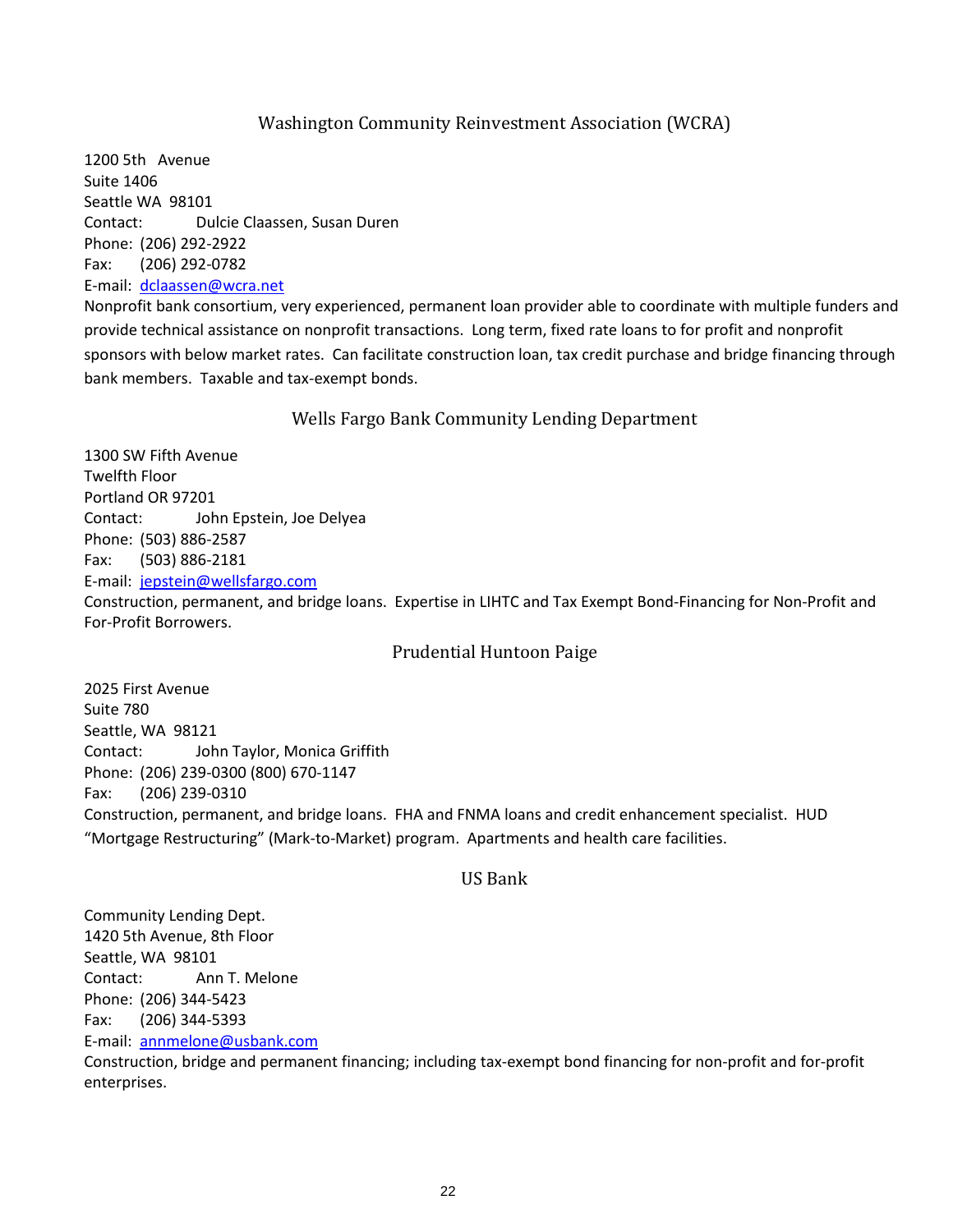# **PROPERTY MANAGERS**

Ad-West Realty Services

385 Front Street North Suite 102 Issaquah WA 98027 Contact: Warren Westad Phone: (425) 391-3937 Fax: (425) 391-3938 Full Service Property Management for Tax Credit Properties

#### Apex Realty Management, Inc.

4020 Lake Washington Blvd. NE Suite 208 Kirkland, WA 98033 Contact: Julie Steil, CPM Phone: (425) 822-3100 Fax: (425) 822-7001 E-mail: [jsteil@apexrealtymgmt.com](mailto:jsteil@apexrealtymgmt.com) Multi-family property management

# Coast Real Estate Services

2829 Rucker Avenue First Floor Everett, WA 98201 Contact: Tom Hoban Phone: (425) 339-3638 Fax: (425) 252-8732 E-mail: [thoban@coastmgt.com](mailto:thoban@coastmgt.com) Full service property management

## Columbia Properties Group

16101 SW 72nd Avenue Suite 210 Portland OR 97224 Contact: Chad Rennaker Phone: (503) 598-9800 Fax: (503) 598-9753 E-mail: [rennaker@columbiahousing.com](mailto:rennaker@columbiahousing.com)

Conifer Management, Inc.

PO Box 11246 Tacoma, WA 98411 Contact: Al Hanson, Don Barrier & Herb Dick Phone: (253) 475-6610 Fax: (253) 472-0499 E-mail: [ahanson@conifermgt.com](mailto:ahanson@conifermgt.com) Affordable Housing management specialists for over 30 years.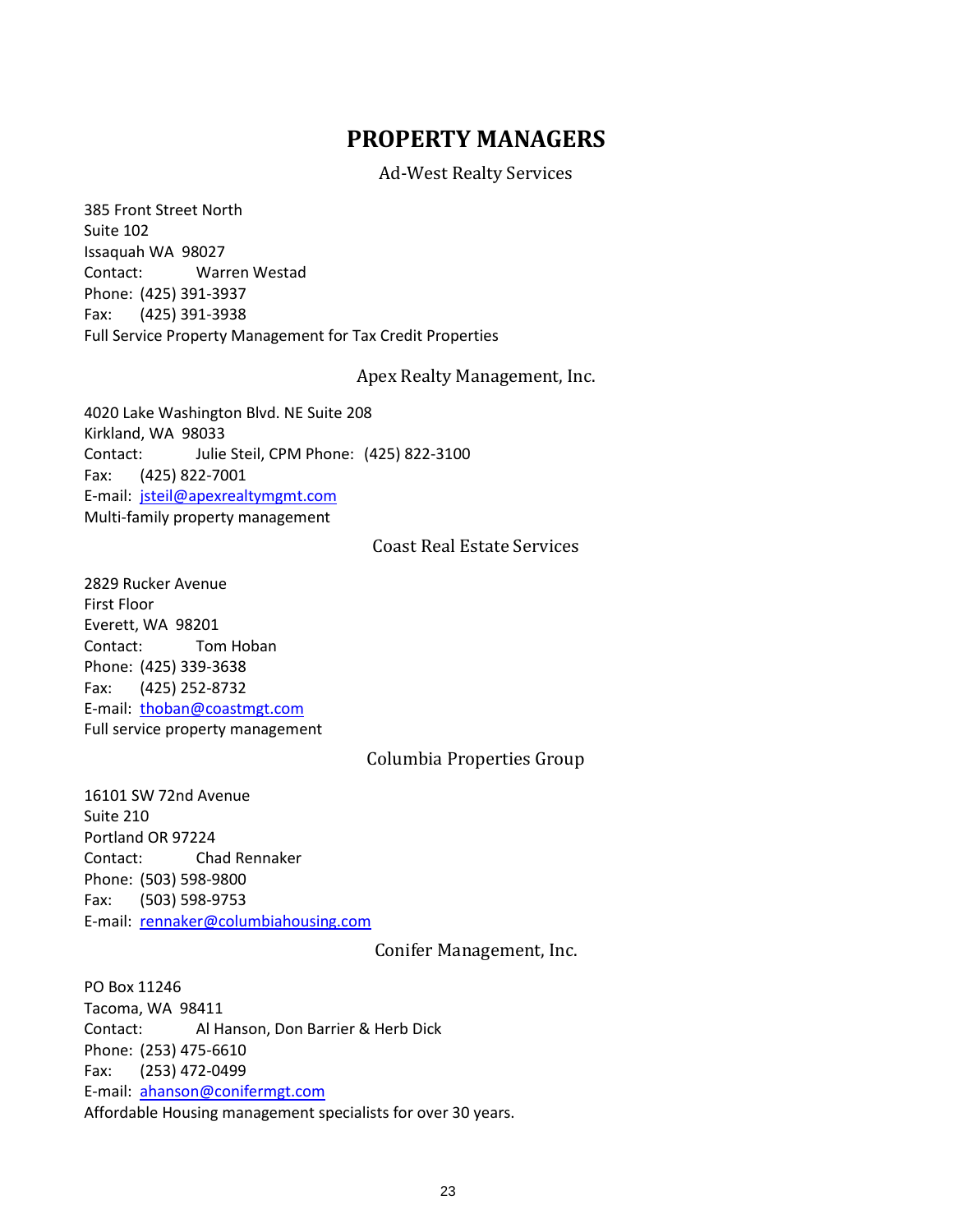# Guardian Management LLC

4380 SW Macadam Avenue Suite 380 Portland, OR 97239 Contact: Thomas B. Brenneke Phone: (503) 802-3600 Fax: (503) 802-3648 E-mail: [tbrenneke@guardian-mgmt.com](mailto:tbrenneke@guardian-mgmt.com)

The firm manages 12,000 multi-family units in Oregon, Washington, Idaho, Hawaii, Montana and Arizona in more than 210 projects. 125 RD, HUD or LIHTC properties totaling 5,000 units. Experience ranges form garden walk up, mid-rise, high rise, rehab and repositioning, and high end luxury properties. Guardian offers training to site personnel, organizes and supervises site operations and accounting services and financial reports. The firm holds the ACCREDITED MANAGEMENT ORGANIZATION® designation through the Institute of Real Estate Management.

# HSC Real Estate Inc

111 Queen Anne Avenue North Suite 207 Seattle WA 98109 Contact: Matthew Campbell, Kim Gooding Phone: (206) 282-5200 Fax: (206) 282-7130 Property Management with Tax Credit Management Department and Tax Credit Consulting.

Independent Living, Inc.

201- 27th Avenue SE Building A, Ste. 100

Puyallup, WA 98374

Contact: Linda Funk, Brett Stevens

Phone: (253) 231-5013 (Brett) (253) 231-5009 (Linda)

Fax: (253) 231-5030

E-mail: [bretts@housing4seniors.com lindaf@housing4seniors.com](mailto:bretts@housing4seniors.com)

Independent Living, Inc. is a full service property management and consulting company. Our experienced professionals have an extensive background in leasing and managing mixed-use properties operated under the Low Income Housing Tax Credit ("LIHTC") Program and Tax-

Exempt Private Activity (Volume Cap) Bond Program, and maintain a sophisticated understanding of Section 8 compliance, Landlord/Tenant laws, Fair Housing laws, and ADA requirements. Our compliance group is recognized for its excellence in the quality and thoroughness of its tenant file organization and compliance reporting. While Independent Living manages one of the largest senior apartment portfolios in the western United States for the Senior Housing Assistance Group, staff members also have extensive experience in managing multifamily facilities, and Independent Living, Inc. is actively seeking management opportunities of affordable multifamily apartment communities as well as affordable senior communities.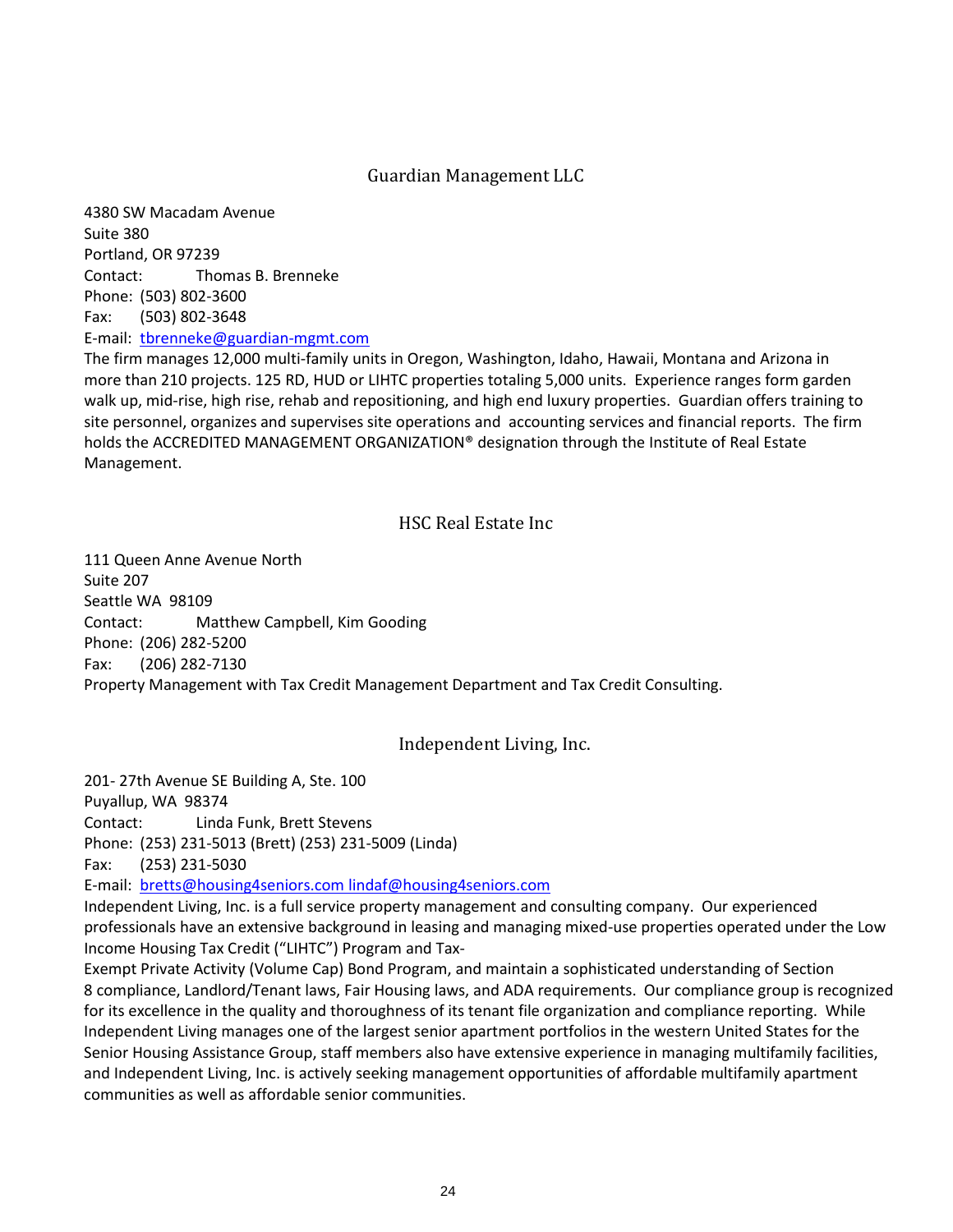# Legacy Management Group, LLC

11627 Airport Road Suite B Everett, WA 98204 Contact: Tony Souther Phone: (425) 423-0304 Fax: (425) 423-9856 Email: [tonys@legacymanagementgroupllc.com](mailto:tonys@legacymanagementgroupllc.com)

## Olympic Management Co

4117 South Meridian Puyallup WA 98373 Contact: Whitney Griffin, Betty Stringham Phone: (253) 840-4270 Fax: (253) 840-4427 The Tax Credit Specialist: Full service property management company whose portfolio includes conventional, Retirement, and Low-Income Properties.

# Quantum Management Services Inc

3810 196th Street SW Suite 10 PO Box 2170 Lynnwood WA 98036 Contact: Doug Repman, Gaye Hild-Barrett Phone: (425) 776-1294 Fax: (425) 776-1073 Management - full service property management with portfolio of Bond and 9% Tax Credit properties.

#### Seattle Housing Authority

1300 N 130th Street Seattle, WA 98133 Contact: Rhonda G. Hue Phone: (206) 770-6829 Fax: (206) 770-6895 E-Mail: [rhue@seattlehousing.org](mailto:rhue@seattlehousing.org)

Sparrow Management LLC

P.O. Box 3239 157 W. Hayden Ave., Suite 200 Hayden Idaho 83835 Contact: Nathan Batchelor Phone: (208) 209-5986 Fax: (208) 209-5987 E-Mail: [nathan@sparrowmgmt.com](mailto:nathan@sparrowmgmt.com) Full service management for multifamily projects in WA, ID, MT, WY & ND tax credit and market properties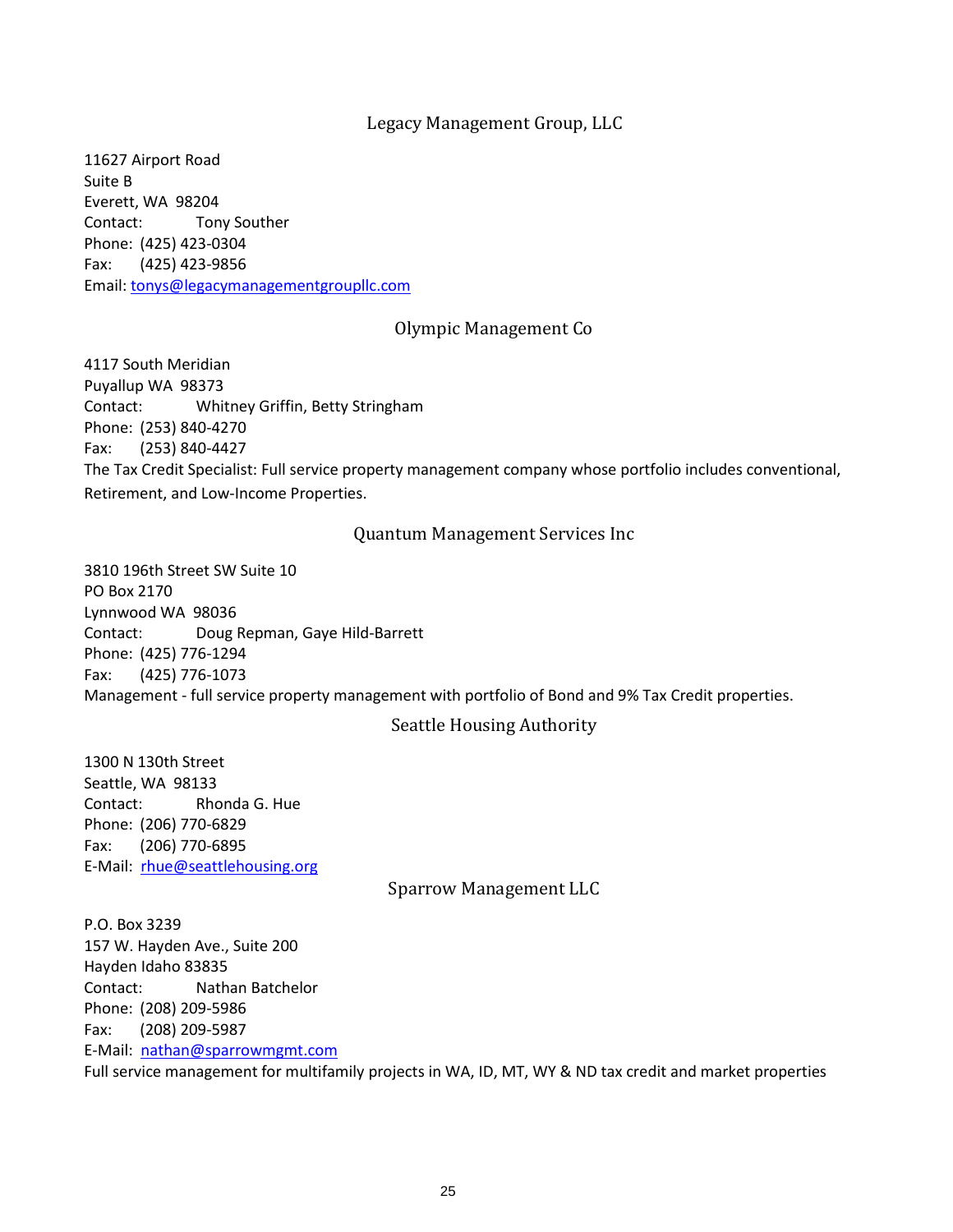# Tomlinson Black Management, Inc.

107 S. Howard Ste. 600 Spokane, WA 99201 Contact: Kristin Melton, John Bennett Phone: (509) 623-1000 Fax: (509) 622-3500 E-Mail: [melton@tblack.com](mailto:melton@tblack.com)

Over 30 years experience in managing affordable housing; LIHTC since 1996; bond financed since 1984 and HUD assisted & insured since 1969. Projects have been sited in Eastern, Central and Western Washington and Northern Idaho. Staff includes a C4P property manager and C4P and C3P occupancy/compliance specialists. Company holds the Accredited Management Organization designation from the institute of Real Estate Management and its executives have been active in IREM leadership, including but not limited to its Nation Federal Housing Advisory Board.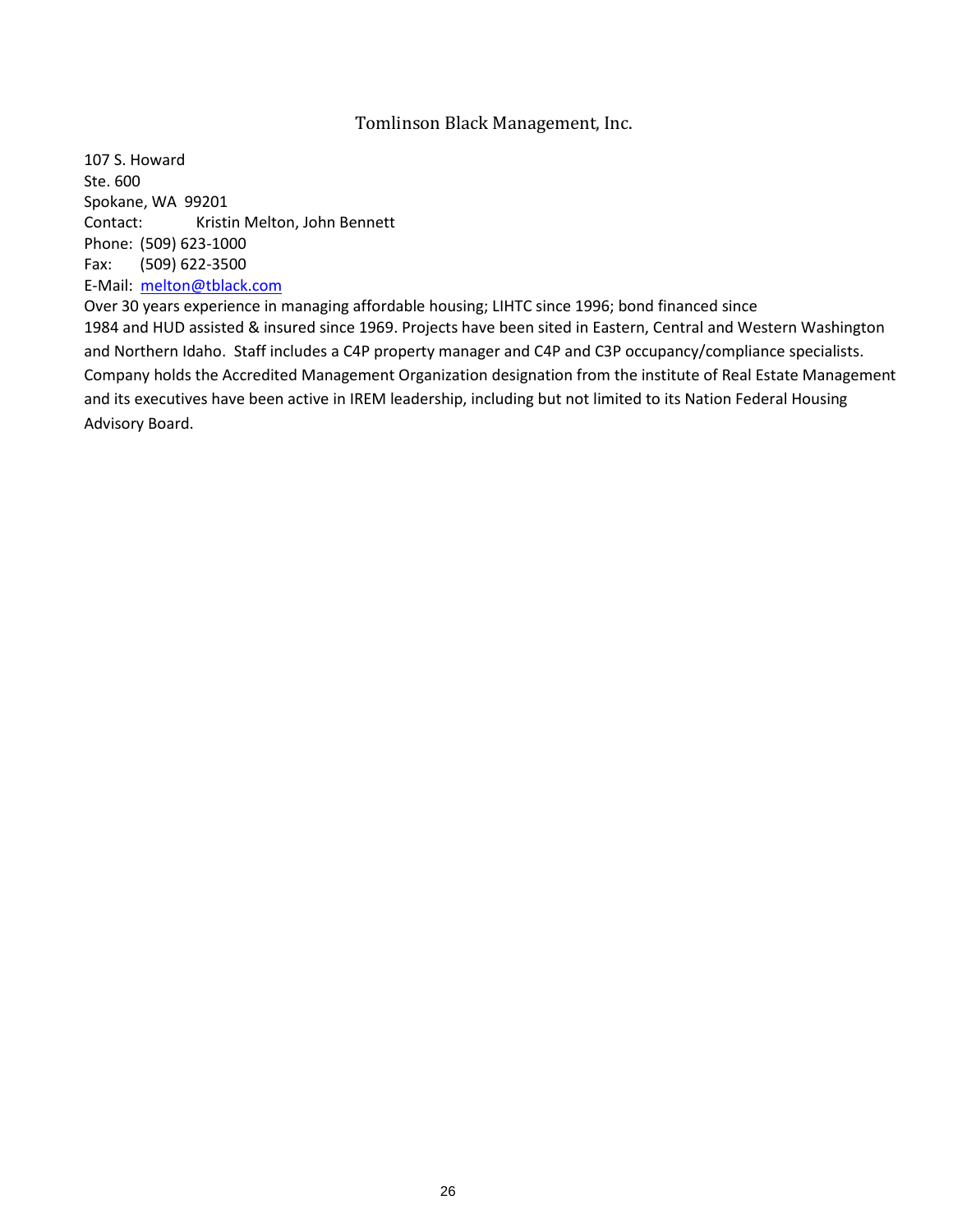# **SYNDICATORS**

## Aegon USA Realty Advisors

505 Sansome Street 17th Floor San Francisco, CA 94111 Contact: Emily Evers Phone: (415) 983-5454 Fax: (415) 983-5558 E-mail: [Emily.evers@aegonusa.com](mailto:Emily.evers@aegonusa.com) Investing on behalf of the AEGON USA Life Companies, Aegon USA Realty Advisors is a direct tax credit investor with over \$1.2 billion invested nationwide

## Alliant Capital

9 Cushing Suite 200 Irvine, CA 92618 Contact: Warren Allen Phone: (949) 923-7812 Fax: (949) 585-0449 E-mail: [wallen@alliantcapital.com](mailto:wallen@alliantcapital.com)

Alliant provides Tax Credit equity for both non-profit and for-profit developers of Affordable Housing. Alliant has invested more than \$1 billion in Tax Credit equity in 400+ projects.

# Apollo Housing Capital

600 Superior Avenue Suite 2300 Cleveland, OH 44114 Contact: Michael Haynes Phone: (216) 875-6041 Fax: (216) 875-2612 E-mail: [mhaynes@apollohousing.com](mailto:mhaynes@apollohousing.com)

Apollo Housing Capital invests in 9% and 4% LIHTC properties, as well as, historic tax credit deals. Apollo will work with you to structure the best deal to suit your needs.

## Boston Capital

One Boston Place Suite 2100 Boston MA 02108 Contact: Corine Sheridan Phone: (617) 624-8893 Fax: (617) 624-8999 E-mail: [csheridan@bostoncapital.com](mailto:mhaynes@apollohousing.com)

Boston Capital, headquartered in Boston, MA, is a real estate investment and advisory firm specializing in tax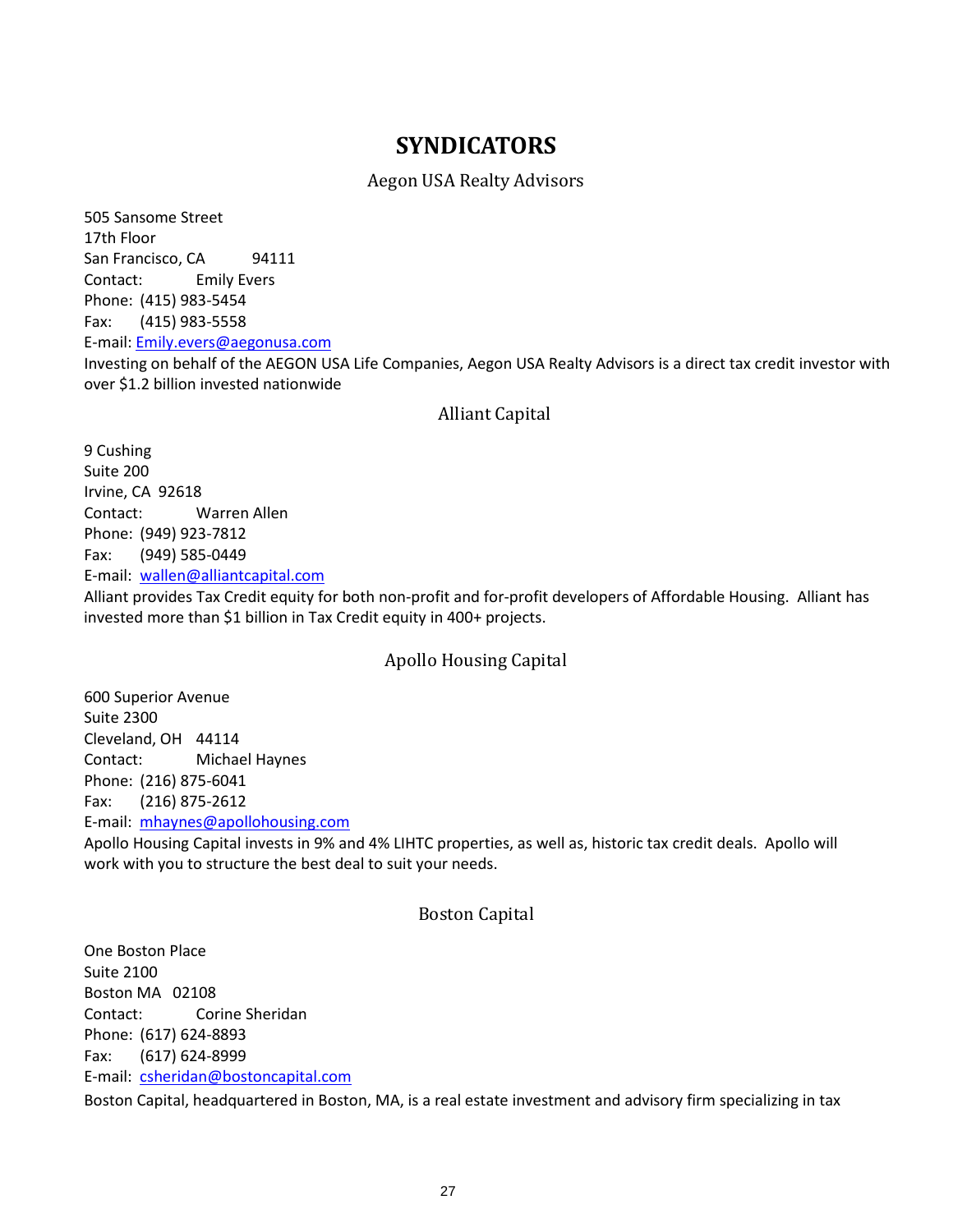advantaged investments in affordable multifamily housing, energy, film and economic development and equity investment in market rate apartment communities. Boston Capital's holdings include more than 2,450 multifamily apartment properties in 49 states and the District of Columbia, constituting nearly 159,000 apartments with a development cost in excess of \$13.4 billion. Boston Capital is the largest owner/investor of apartment properties in the US.

# Credit Capital LLC

4601 Dark Hollow Road Medford, OR 97501 Contact: Ralph Coppersmith Phone: (541) 773-2934 Fax: (541) 245-3131 E-mail: [ralph@creditcapitalllc.com](mailto:catherine.such@columbiahousing.com)

# Columbia Housing

3200 U.S. Bancorp Tower 111 SW Fifth Avenue Portland, OR 97204 Contact: Catherine Such Phone: (503) 808-1300 Fax: (503) 808-1301 E-mail: [catherine.such@columbiahousing.com](mailto:catherine.such@columbiahousing.com)

Active purchaser of 4% and 9% LIHTC properties. Experience with non-profit and for-profit developers of properties ranging in size from 20 units to 200+. Highly experienced investor with properties in 44 states and a portfolio of over 21,000 units. Experience with multiple sources of funds, ability to work with a wide variety of funders, developers and consultants.

Curtis Nash Associates Inc

210 Fleming Lane Building B Fairfield CT 06430-1903 Contact: Mark Garcia Phone: (203) 259-4399 Fax: (203) 259-2957 E-mail: [mgarcia@lihtc.com](mailto:mgarcia@lihtc.com) Providing equity, debt and unrated tax-exempt bonds for LIHTC projects.

# Enterprise Social Investment Corporation

2025 First Avenue Suite 420 Seattle, WA 98121 Contact: Paul Breckenridge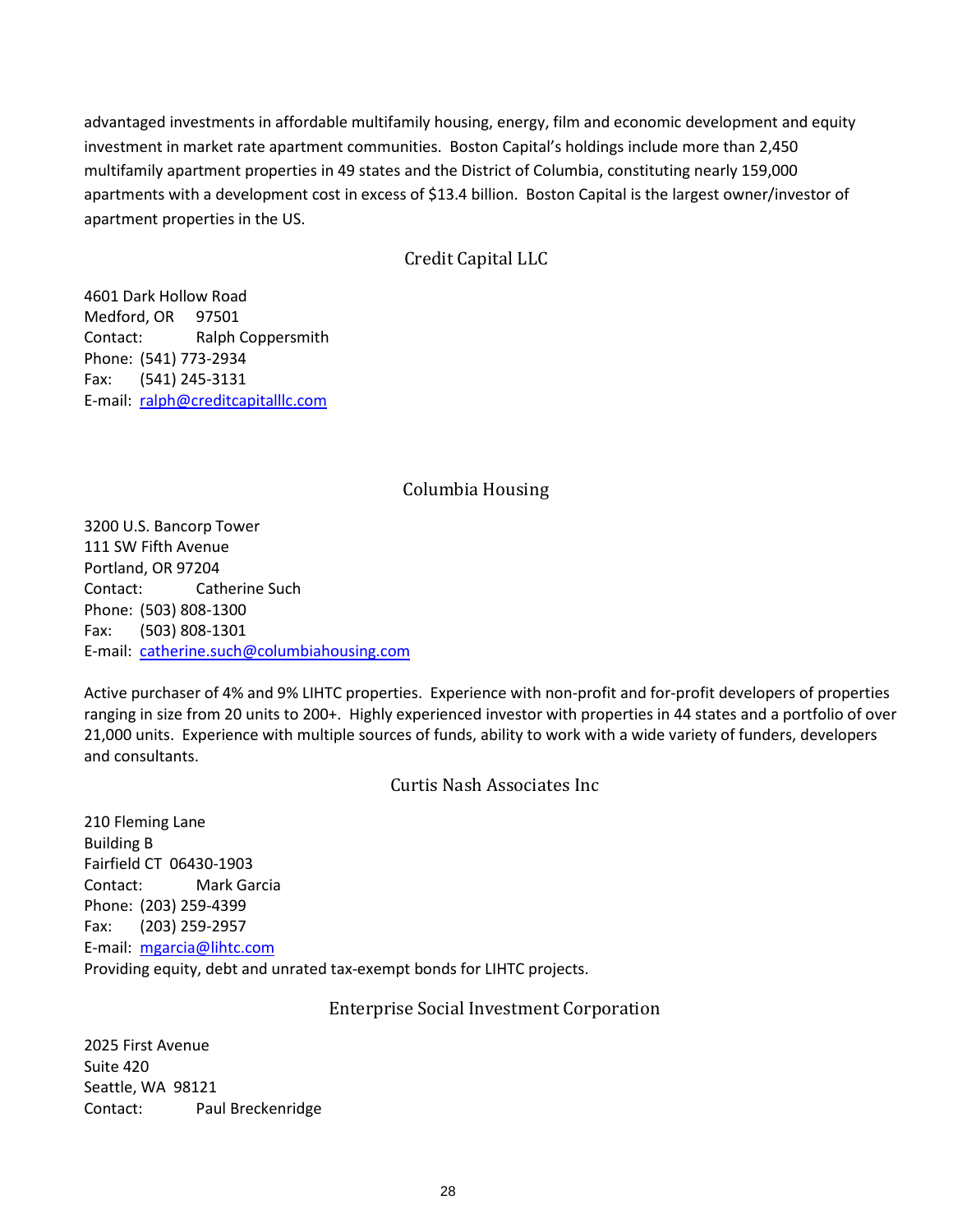Phone: (206)727-2885 Fax: (206)727-2183 E-mail: [pbreckenridge@esic.org](mailto:pbreckenridge@esic.org)

ESIC invests on both 9% and 4% LIHTC properties. We work efficiently with non-profit and for- profit partners to create sustainable low-income housing. ESIC is a subsidiary of the Enterprise Foundation.

## Equity Resource Investment, LLC

1280 Massachusetts Avenue Cambridge, MA 02138 Contact: Paul A. De Simone Phone: (617) 876-4800 Fax: (617) 876-7616 E-mail: [desimone@equityresources.com](mailto:desimone@equityresources.com)

Equity Resource Investments is an equity investor in affordable housing and acquires investment interests including partnership positions from institutions and individuals. To include LIHTC equity positions in the Compliance period.

#### First Partners Inc

400 Commonwealth Avenue Boston MA 02215 Contact: Richard Robinson Phone: (617) 266-3400 (800) 600-4740 Fax: (617) 266-1025 E-mail: [richr@firstpartners.com](mailto:richr@firstpartners.com) Provides equity for the 9% LIHTC and tax-exempt bond financed bond projects. Also provide section 42 technical assistance to developers and non-profit organizations.

## Homestead Capital

222 SW Columbia Suite 200 Portland, OR 97201 Contact: Susan Asam Phone: (503) 276-1555 Fax: (503) 276-1564 E-mail: [info@homesteadcap.com](mailto:info@homesteadcap.com)

Homestead capital provides technical assistance to non profit and for-profit developers of affordable housing. This technical assistance takes many forms; guiding novice developers through the tax credit syndication process; providing application assistance; identifying potential grants and sometimes assisting with writing applications; identifying other state or local subsidies for potential projects; providing expert testimony or testifying before locally elected officials. Homestead Capital has begun to off workshops on specific topics like Asset Management, Construction Practices and Oversight, Accounting Practices and Standards, Application Preparation, Project Siting and Financing Techniques.

## MMA Financial, LLC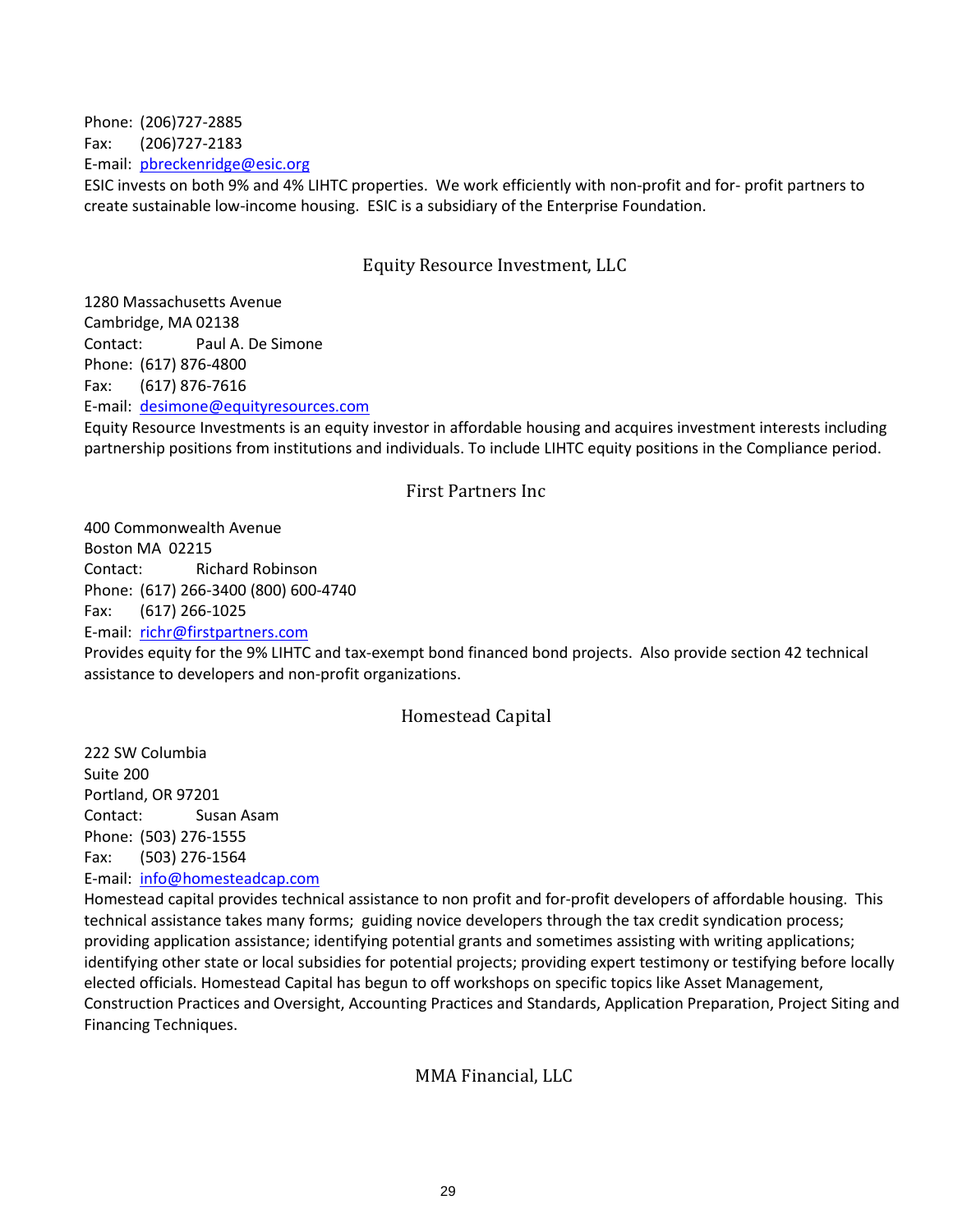101 Arch Street Boston, MA 02110 Contact: Bernard Husser Phone: (617) 488-3209 Fax: (617) 790-4452 E-mail: [bernard.husser@mmafin.com](mailto:bernard.husser@mmafin.com) Purchase both tax-exempt bond-financed and 9% projects. Provider of equity and debt for LIHTC properties.

Michel Associates, LTD.

451 "D" Street Suite 800 Boston, MA 02210 Contact: Chip Holmes Phone: (617) 261-4646 (800) 659-5207 Fax: (978) 921-5999 E-mail: [ch-michelassoc@comcast.net](mailto:gentryt@trgofct.com)

A highly experienced national firm actively seeking 4% & 9% LIHTC properties with both For-profit and Nonprofit developers. Michel, by design, is a small firm providing a high level of personal service to developer partners in 37 states from Maine to California

National Equity Fund (NEF)

2133 Third Avenue Suite 116 Seattle WA 98121 Contact: M.A. Leonard Phone: (206) 441-5820 (888) 560-6334 Fax: (206) 441-5841

National Partnership Investments Corp. (NAPICO)

9090 Wilshire Blvd. Suite 201 Beverly Hills, CA 90211 Contact: Brian Flaherty Phone: (866) 268-0771 Fax (617) 268-0772 E-mail: [bfnapico@aol.com](mailto:bfnapico@aol.com)

NAPICO and its affiliates are among the largest and most knowledgeable sponsors of LIHTC and Historic Rehabilitation Tax Credit properties.

Raymond James Tax Credit Funds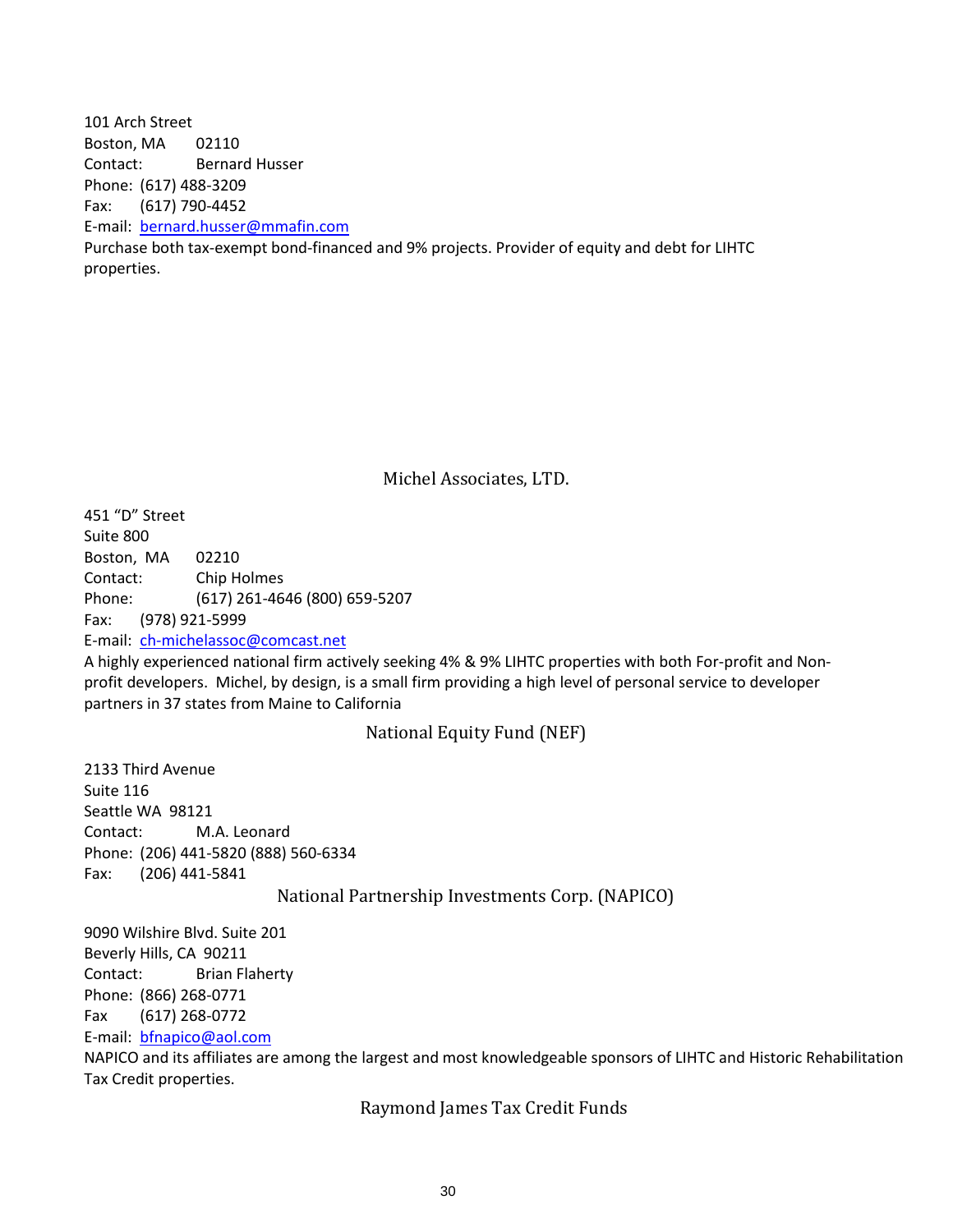880 Carillan Parkway St. Petersburg, FL 33716 Contact: James Horvick Phone: (800) 438-8088 Fax: (727) 567-8790 E-mail [James.Horvick@Raymond.James.com](mailto:James.Horvick@Raymond.James.com) Providing equity and debt for Tax Credit developments.

# The Richman Group Affordable Housing Corporation

707 SW Washington St Suite 1570 Portland, OR 97205-3532 Contact: Terry Gentry Phone: (503) 459-8741 Fax: (503) 459-8742 E-mail: [gentryt@trgofct.com](mailto:gentryt@trgofct.com)

The Richman Group (TRG) is one of the nation's leading sponsors of Housing Tax Credits programs. Since the creation of the tax credit in 1986, TRG has sponsored both public and institutional Housing Ta Credit funds, which have raised, in excess of \$1.25 billion in equity capital and have invested in approximately 400 properties. TRG provides equity for both 9% and 4% LIHTC projects.

## Union Bank, NA

10900 NE 8th St. Suite 1650 Bellevue, WA 98004 Contact: Bryan Friend Phone: (425) 452-1486 E-mail: [bryan.friend@unionbank.com](mailto:bryan.friend@unionbank.com)

Construction and term financing, tax-exempt private placements direct tax credit investments, full cash management and depository services interest rate management products

# U.S. Bancorp Community Development Corporation

111 SW 5th Avenue Suite 1470 Portland, OR 97204-4816 Contact: Richard M. Fernandez Phone: (503) 275-4816 Fax: (503) 275-6871 E-mail: [richard.fernandezl@usbank.com](mailto:richard.fernandezl@usbank.com) We are a direct investor in a wide range of tax credit properties, including rehab and new, mixed- use, senior, and special needs.

## WNC & Associates

3158 Redhill Avenue Suite 120 Costa Mesa CA 92626-3416